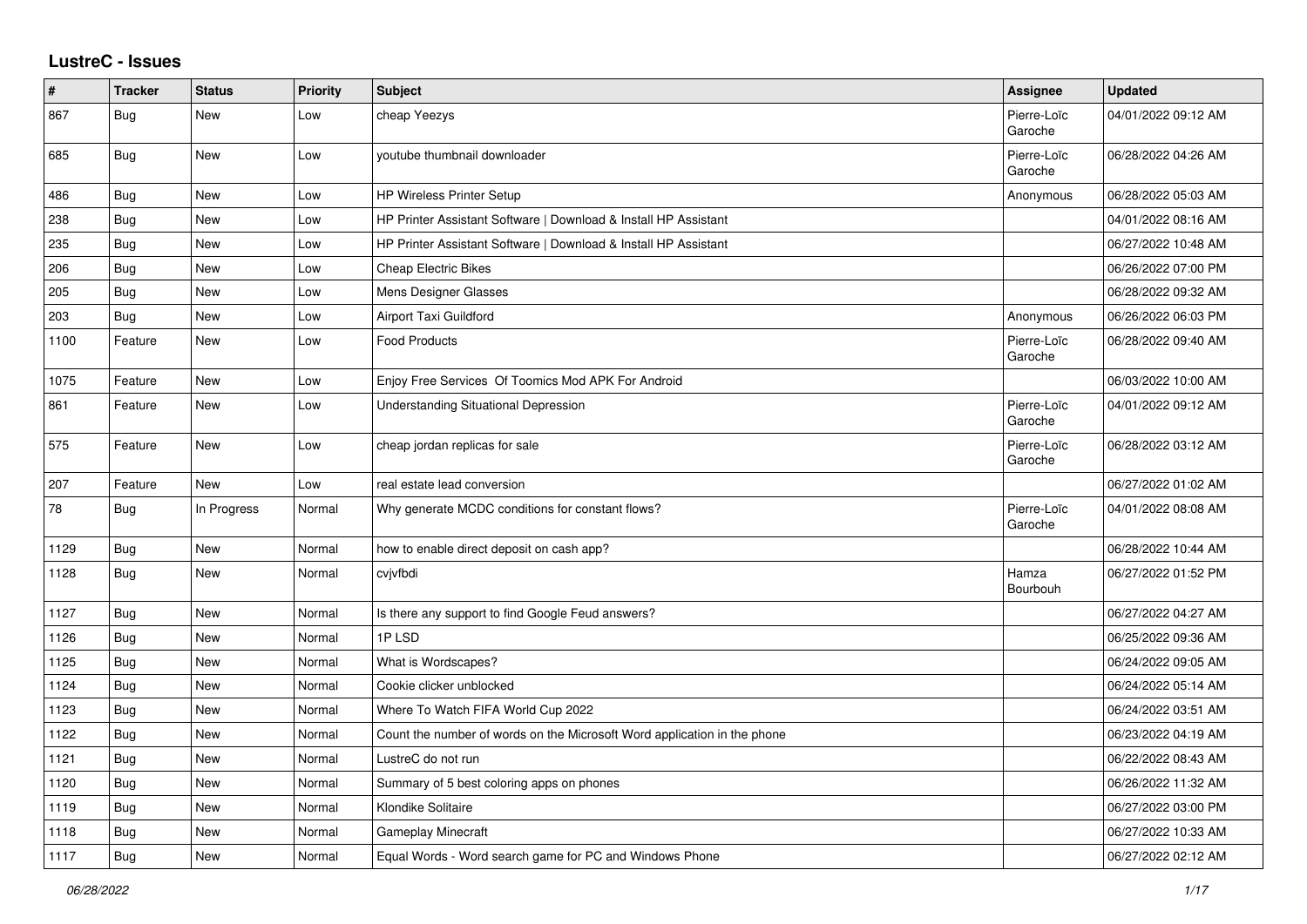| $\sharp$ | <b>Tracker</b> | <b>Status</b> | <b>Priority</b> | <b>Subject</b>                                                                                                                                           | Assignee               | <b>Updated</b>      |
|----------|----------------|---------------|-----------------|----------------------------------------------------------------------------------------------------------------------------------------------------------|------------------------|---------------------|
| 1116     | Bug            | New           | Normal          | ipTV smarts pro                                                                                                                                          |                        | 06/26/2022 05:34 PM |
| 1115     | Bug            | <b>New</b>    | Normal          | How to access your saved favorite Tiktok                                                                                                                 |                        | 06/26/2022 12:01 PM |
| 1114     | Bug            | New           | Normal          | To control the car, all you must do is click to go left or right and release the button to go straight.                                                  |                        | 06/28/2022 11:11 AM |
| 1113     | Bug            | <b>New</b>    | Normal          | Press the button to control your car                                                                                                                     |                        | 06/20/2022 12:09 PM |
| 1112     | Bug            | <b>New</b>    | Normal          | What Cash App Policy Says If Random Person Sent Me Money On Cash App?                                                                                    |                        | 06/27/2022 02:39 AM |
| 1111     | <b>Bug</b>     | New           | Normal          | LOLBeans is a fun battle royale game where you race with other players while avoiding obstacles. Reach the<br>end of the course in competitive gameplay! |                        | 06/26/2022 09:17 AM |
| 1110     | Bug            | <b>New</b>    | Normal          | Six Guns Mod Apk Answers Your Questions                                                                                                                  | Pierre-Loïc<br>Garoche | 06/20/2022 04:42 AM |
| 1108     | Bug            | <b>New</b>    | Normal          | Six Guns Mod Apk Answers Your Questions                                                                                                                  |                        | 06/26/2022 06:26 PM |
| 1106     | Bug            | New           | Normal          | How Do I Get Cash App ++ Without Confronting Any Technical Glitches?                                                                                     |                        | 06/25/2022 09:53 PM |
| 1104     | Bug            | <b>New</b>    | Normal          | Idle game fix bug                                                                                                                                        |                        | 06/26/2022 06:52 PM |
| 1103     | Bug            | <b>New</b>    | Normal          | Idle game fix bug                                                                                                                                        |                        | 06/25/2022 09:08 PM |
| 1102     | Bug            | <b>New</b>    | Normal          | Charlottesville Travel Guide?                                                                                                                            |                        | 06/26/2022 07:44 AM |
| 1101     | Bug            | New           | Normal          | How to Delete Cash App History at once?                                                                                                                  |                        | 06/27/2022 01:33 PM |
| 1098     | Bug            | <b>New</b>    | Normal          | Life of a Fisherman                                                                                                                                      |                        | 06/26/2022 05:16 PM |
| 1097     | Bug            | New           | Normal          | Race and experience new life.                                                                                                                            |                        | 06/26/2022 04:22 PM |
| 1096     | Bug            | <b>New</b>    | Normal          | Race and experience new life.                                                                                                                            |                        | 06/26/2022 06:07 PM |
| 1094     | Bug            | New           | Normal          | What time does direct deposit hit Cash App?                                                                                                              |                        | 06/14/2022 03:27 PM |
| 1093     | <b>Bug</b>     | New           | Normal          | Uniswap Exchange                                                                                                                                         | Christophe<br>Garion   | 06/14/2022 11:55 AM |
| 1092     | Bug            | <b>New</b>    | Normal          | Ellison Estate Vineyard                                                                                                                                  |                        | 06/20/2022 12:03 PM |
| 1091     | Bug            | <b>New</b>    | Normal          | Find family fun indoors and outdoors in the Jungfrau Region                                                                                              |                        | 06/14/2022 09:33 AM |
| 1090     | Bug            | New           | Normal          | Pay Someone To Do My Assignment                                                                                                                          |                        | 06/11/2022 03:15 PM |
| 1089     | Bug            | New           | Normal          | Pay Someone To Do My Assignment                                                                                                                          |                        | 06/15/2022 04:44 AM |
| 1088     | Bug            | New           | Normal          | Health And Fitness Tips 2022                                                                                                                             | Pierre-Loïc<br>Garoche | 06/20/2022 06:42 AM |
| 1087     | Bug            | <b>New</b>    | Normal          | How do new writers start out?                                                                                                                            |                        | 06/10/2022 03:25 PM |
| 1084     | Bug            | New           | Normal          | <b>Trippie Redd</b>                                                                                                                                      |                        | 06/11/2022 09:05 AM |
| 1083     | <b>Bug</b>     | New           | Normal          | coin base review                                                                                                                                         |                        | 06/11/2022 09:13 AM |
| 1082     | <b>Bug</b>     | New           | Normal          | Reset chime bank password without phone number                                                                                                           |                        | 06/15/2022 11:56 AM |
| 1080     | <b>Bug</b>     | New           | Normal          | How to use Math Wallet   Nexo wallet   CoinTiger Exchange                                                                                                |                        | 06/15/2022 11:56 AM |
| 1079     | <b>Bug</b>     | New           | Normal          | How to get cheap psychology assignment?                                                                                                                  |                        | 06/15/2022 06:00 AM |
| 1078     | <b>Bug</b>     | New           | Normal          | What Bank Is Cash App On Plaid? Find Clarity And Assistance                                                                                              |                        | 06/15/2022 11:56 AM |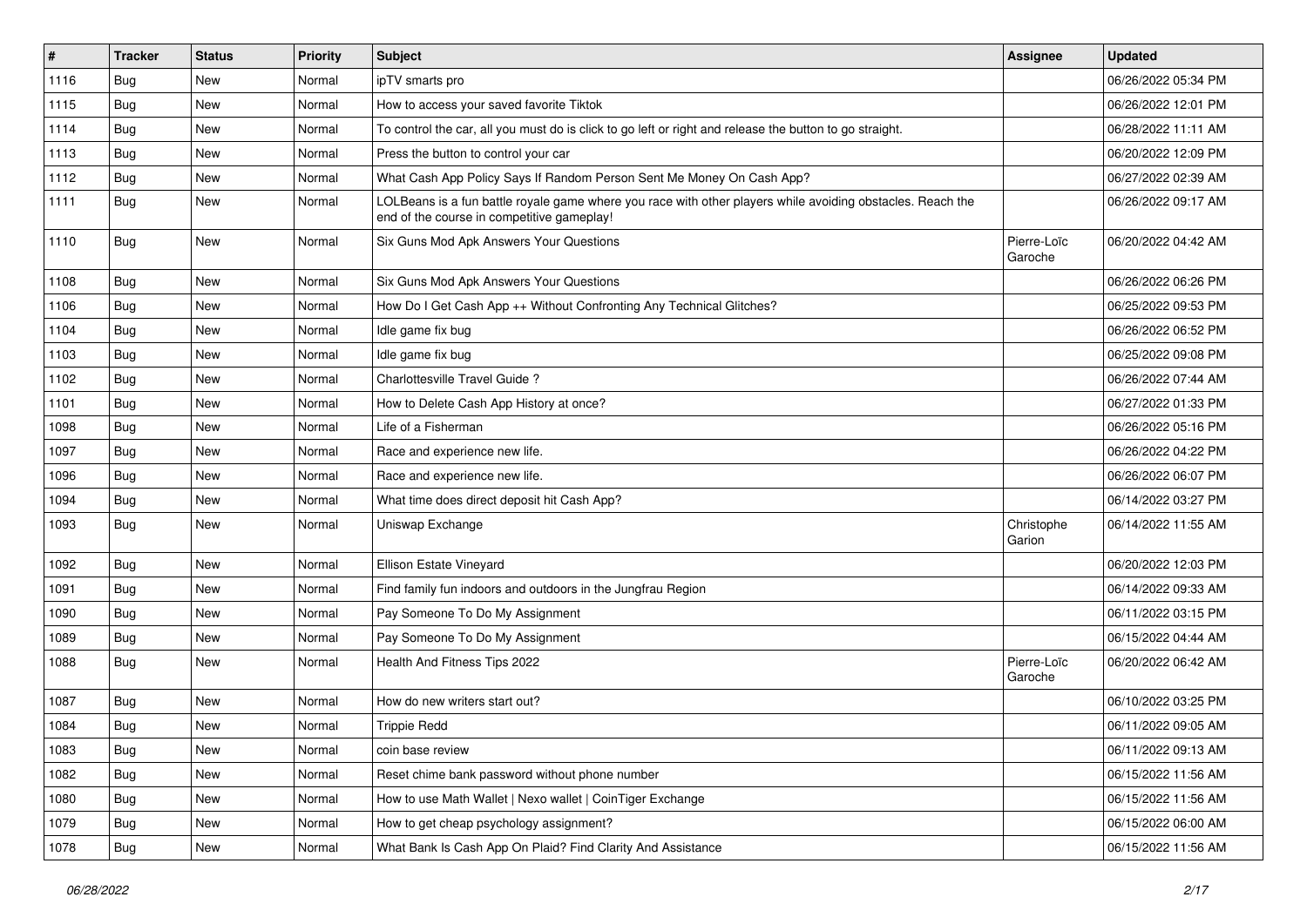| #    | <b>Tracker</b> | <b>Status</b> | Priority | Subject                                                                  | <b>Assignee</b>        | <b>Updated</b>      |
|------|----------------|---------------|----------|--------------------------------------------------------------------------|------------------------|---------------------|
| 1077 | <b>Bug</b>     | New           | Normal   | Les excellentes façons d'utiliser ces images                             |                        | 06/28/2022 05:32 AM |
| 1076 | Bug            | <b>New</b>    | Normal   | DedicatedHosting4u                                                       |                        | 06/11/2022 09:15 AM |
| 1074 | Bug            | New           | Normal   | Dissertation writing help at economical rates!                           | Christophe<br>Garion   | 06/06/2022 04:48 PM |
| 1073 | Bug            | <b>New</b>    | Normal   | <b>Cricut Design Space</b>                                               |                        | 06/07/2022 09:34 PM |
| 1072 | Bug            | New           | Normal   | ij.start canon                                                           |                        | 06/21/2022 06:56 PM |
| 1071 | <b>Bug</b>     | <b>New</b>    | Normal   | Cinema HD Review - Cinemahdy2.net                                        |                        | 06/21/2022 06:54 PM |
| 1069 | Bug            | <b>New</b>    | Normal   | how to get cash app support phone number 24*7 available                  |                        | 06/21/2022 08:36 PM |
| 1068 | Bug            | <b>New</b>    | Normal   | 123.hp.com/laserjet                                                      |                        | 05/31/2022 12:22 PM |
| 1067 | Bug            | <b>New</b>    | Normal   | Cricut.com/setup                                                         |                        | 05/31/2022 12:19 PM |
| 1065 | Bug            | New           | Normal   | The top foreign language training game in 2022                           |                        | 06/07/2022 04:05 AM |
| 1064 | <b>Bug</b>     | New           | Normal   | How to delete Cash App history?                                          | Pierre-Loïc<br>Garoche | 06/11/2022 10:29 AM |
| 1063 | Bug            | <b>New</b>    | Normal   | 123.hp.com/laserjet                                                      |                        | 05/28/2022 12:27 PM |
| 1062 | <b>Bug</b>     | <b>New</b>    | Normal   | Cricut.com/setup                                                         |                        | 05/28/2022 12:26 PM |
| 1061 | Bug            | <b>New</b>    | Normal   | Cricut.com/setup                                                         |                        | 05/28/2022 12:24 PM |
| 1060 | Bug            | New           | Normal   | How to Use Panda Helper to Speed Up Your iOS                             |                        | 05/28/2022 09:12 AM |
| 1059 | <b>Bug</b>     | <b>New</b>    | Normal   | 123.hp.com/laserjet                                                      |                        | 05/28/2022 08:29 AM |
| 1058 | <b>Bug</b>     | New           | Normal   | Cricut.com/setup                                                         |                        | 05/28/2022 08:28 AM |
| 1057 | <b>Bug</b>     | New           | Normal   | <b>CCPlay Education Edition APK</b>                                      |                        | 06/07/2022 04:07 AM |
| 1055 | <b>Bug</b>     | New           | Normal   | seo apk                                                                  | Pierre-Loïc<br>Garoche | 05/27/2022 06:23 AM |
| 1054 | Bug            | <b>New</b>    | Normal   | Apkmodule                                                                | Pierre-Loïc<br>Garoche | 05/26/2022 03:37 PM |
| 1053 | Bug            | <b>New</b>    | Normal   | Game Geometry Dash                                                       |                        | 05/26/2022 11:30 AM |
| 1052 | Bug            | <b>New</b>    | Normal   | Build Now GG is a new battle royale game.                                |                        | 05/26/2022 04:24 AM |
| 1051 | <b>Bug</b>     | New           | Normal   | Dental Supplies USA                                                      |                        | 06/11/2022 09:20 PM |
| 1048 | <b>Bug</b>     | New           | Normal   | So zeigen Sie ein Instagram-Profilbild an und vergrößern es              |                        | 05/25/2022 06:56 AM |
| 1047 | <b>Bug</b>     | New           | Normal   | Opensea                                                                  | Corentin<br>Lauverjat  | 05/24/2022 02:32 PM |
| 1046 | <b>Bug</b>     | New           | Normal   | 123.hp.com/laserjet                                                      |                        | 05/24/2022 10:46 AM |
| 1045 | Bug            | New           | Normal   | Cricut.com/setup                                                         |                        | 05/24/2022 10:45 AM |
| 1044 | <b>Bug</b>     | New           | Normal   | Can I Disapprove If Random Person Sent Me Money On Cash App?             |                        | 05/26/2022 03:51 PM |
| 1043 | <b>Bug</b>     | New           | Normal   | What Is The Right Way To Troubleshoot Cash App Transfer Failed Problems? |                        | 05/25/2022 01:16 PM |
| 1042 | <b>Bug</b>     | New           | Normal   | How to set up direct deposit on cash app?                                |                        | 05/25/2022 01:17 PM |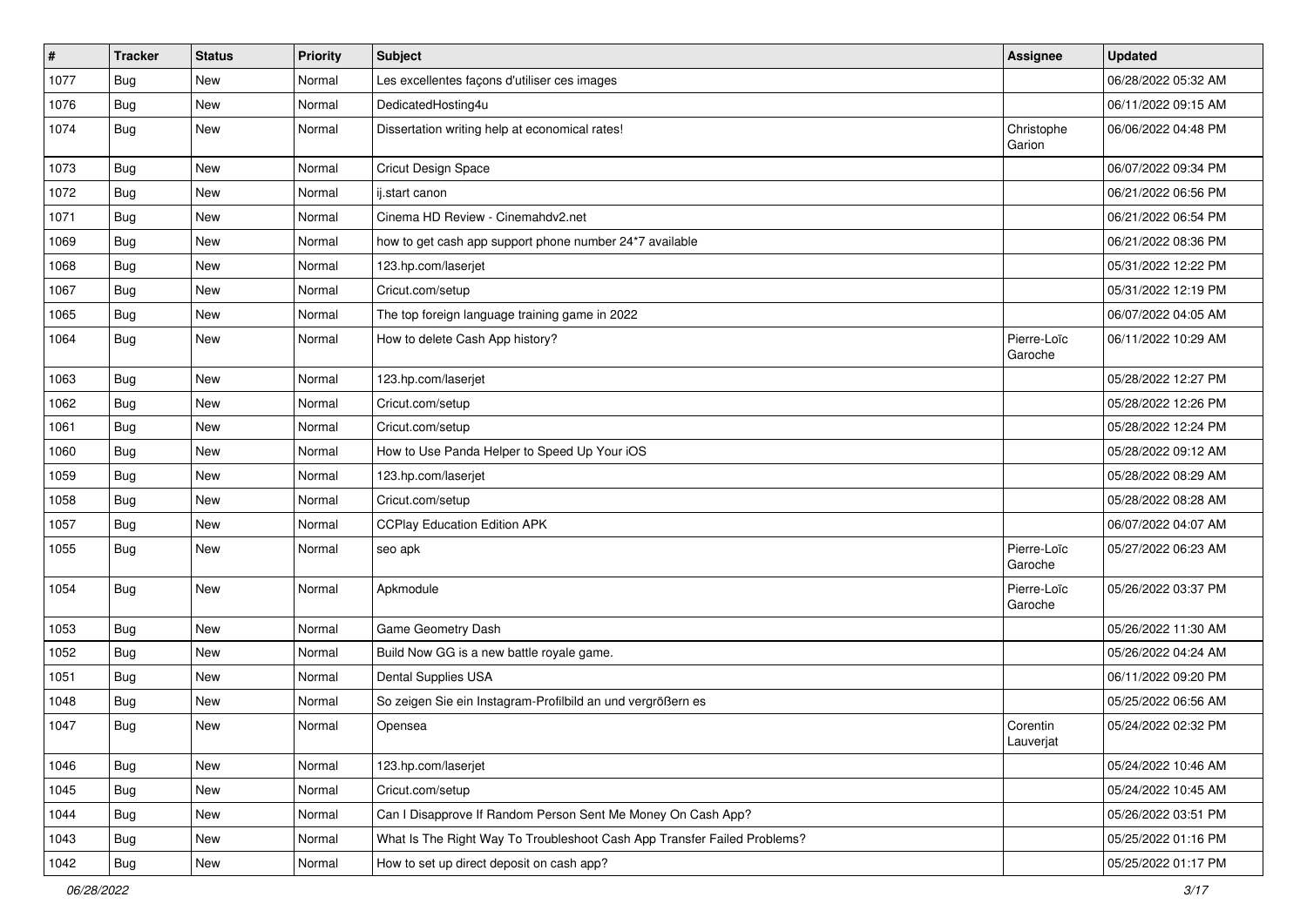| $\pmb{\#}$ | <b>Tracker</b> | <b>Status</b> | <b>Priority</b> | Subject                                                                       | <b>Assignee</b>        | <b>Updated</b>      |
|------------|----------------|---------------|-----------------|-------------------------------------------------------------------------------|------------------------|---------------------|
| 1041       | <b>Bug</b>     | <b>New</b>    | Normal          | Count words in Word on the computer                                           |                        | 05/27/2022 02:16 PM |
| 1040       | <b>Bug</b>     | <b>New</b>    | Normal          | thabet                                                                        |                        | 05/19/2022 08:05 PM |
| 1039       | <b>Bug</b>     | <b>New</b>    | Normal          | How to Get Tickmill Bonuses for Free                                          |                        | 05/26/2022 05:43 PM |
| 1038       | <b>Bug</b>     | <b>New</b>    | Normal          | How to Fix Canon Printer Offline ISsue                                        | Pierre-Loïc<br>Garoche | 05/27/2022 05:25 AM |
| 1036       | <b>Bug</b>     | <b>New</b>    | Normal          | <b>VPS Material</b>                                                           |                        | 05/18/2022 09:34 PM |
| 1035       | <b>Bug</b>     | <b>New</b>    | Normal          | how to relieve spam score                                                     | Pierre-Loïc<br>Garoche | 05/18/2022 11:39 AM |
| 1034       | Bug            | <b>New</b>    | Normal          | Download Teaching Feeling For Android                                         |                        | 05/20/2022 09:25 AM |
| 1033       | <b>Bug</b>     | <b>New</b>    | Normal          | The best slope 2 online games to play right now                               |                        | 05/17/2022 10:55 AM |
| 1032       | <b>Bug</b>     | <b>New</b>    | Normal          | How To Play The Wordle Game                                                   |                        | 05/17/2022 10:37 AM |
| 1031       | <b>Bug</b>     | <b>New</b>    | Normal          | <b>IAFT Traders Union</b>                                                     |                        | 05/16/2022 03:14 PM |
| 1030       | Bug            | <b>New</b>    | Normal          | <b>IAFT Traders Union</b>                                                     |                        | 05/16/2022 03:13 PM |
| 1029       | <b>Bug</b>     | <b>New</b>    | Normal          | 5 Reasons Why People Love Coloring Pages?                                     |                        | 05/16/2022 11:53 AM |
| 1028       | <b>Bug</b>     | <b>New</b>    | Normal          | The Best Free Online Game to Play with Friends                                |                        | 05/16/2022 05:00 AM |
| 1027       | <b>Bug</b>     | <b>New</b>    | Normal          | Word hurdle: Viral and Fun Online Game                                        |                        | 06/25/2022 06:13 PM |
| 1026       | <b>Bug</b>     | <b>New</b>    | Normal          | New Puzzle Game for All Age - Dordle                                          |                        | 06/25/2022 06:17 PM |
| 1025       | Bug            | <b>New</b>    | Normal          | how to change the logo in wordpress                                           |                        | 06/25/2022 06:20 PM |
| 1024       | <b>Bug</b>     | <b>New</b>    | Normal          | How to choose the right broker                                                |                        | 06/25/2022 06:23 PM |
| 1023       | <b>Bug</b>     | <b>New</b>    | Normal          | Questions That Are Typically Asked About Trap The Cat                         |                        | 05/14/2022 03:51 AM |
| 1022       | <b>Bug</b>     | New           | Normal          | 123.hp.com/laserjet                                                           |                        | 05/13/2022 01:25 PM |
| 1021       | <b>Bug</b>     | <b>New</b>    | Normal          | Cricut.com/setup                                                              |                        | 05/26/2022 12:21 AM |
| 1020       | <b>Bug</b>     | <b>New</b>    | Normal          | Cricut.com/setup                                                              |                        | 05/13/2022 11:14 AM |
| 1019       | <b>Bug</b>     | <b>New</b>    | Normal          | Cricut.com/setup                                                              |                        | 05/13/2022 11:13 AM |
| 1018       | <b>Bug</b>     | <b>New</b>    | Normal          | So erhalten Sie ein kostenloses Hörbuch                                       |                        | 06/28/2022 10:39 AM |
| 1016       | Bug            | <b>New</b>    | Normal          | Klondike Solitaire                                                            |                        | 05/12/2022 09:03 AM |
| 1015       | <b>Bug</b>     | <b>New</b>    | Normal          | Is it possible to send books for free?                                        |                        | 05/11/2022 04:05 PM |
| 1014       | <b>Bug</b>     | <b>New</b>    | Normal          | how to get chime routing and account number ? chime routing number florida    |                        | 05/11/2022 12:42 PM |
| 1013       | Bug            | New           | Normal          | ij.start canon                                                                |                        | 05/11/2022 11:31 AM |
| 1012       | <b>Bug</b>     | New           | Normal          | Cricut.com/setup                                                              |                        | 05/11/2022 11:30 AM |
| 1011       | Bug            | New           | Normal          | Summary of 10 best coloring apps on phones                                    |                        | 05/11/2022 10:58 AM |
| 1010       | <b>Bug</b>     | New           | Normal          | what are the requirements to borrow money from cash app ? cash app borrow app | Pierre-Loïc<br>Garoche | 05/11/2022 09:29 AM |
| 1009       | <b>Bug</b>     | New           | Normal          | How to change routing number on Cash App?                                     |                        | 05/11/2022 07:13 AM |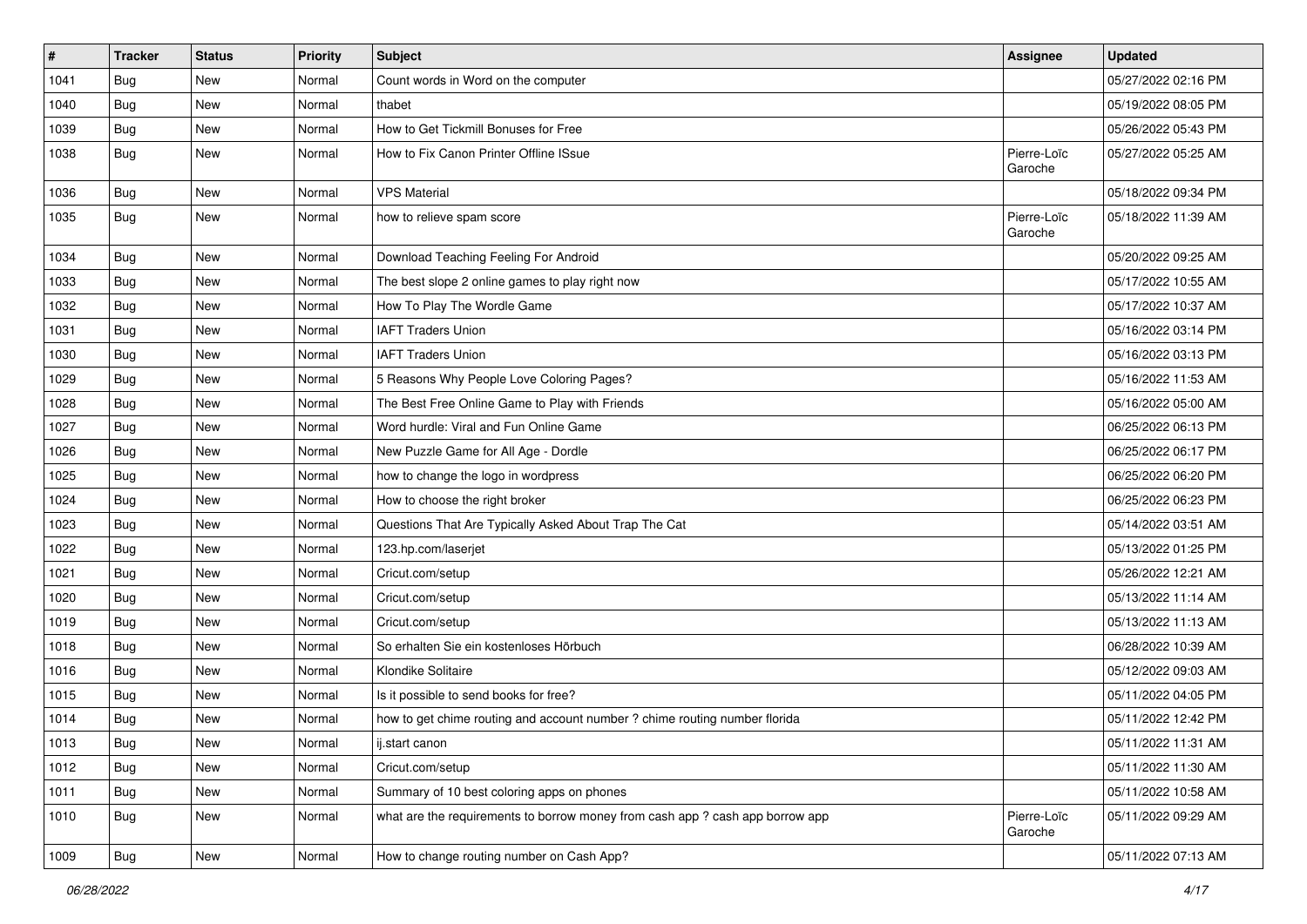| $\pmb{\#}$ | <b>Tracker</b> | <b>Status</b> | <b>Priority</b> | Subject                                                         | <b>Assignee</b>        | <b>Updated</b>      |
|------------|----------------|---------------|-----------------|-----------------------------------------------------------------|------------------------|---------------------|
| 1008       | Bug            | <b>New</b>    | Normal          | Who was the first black woman to anchor a newscast?             |                        | 05/10/2022 03:13 PM |
| 1007       | <b>Bug</b>     | <b>New</b>    | Normal          | "ij.start canon                                                 |                        | 05/18/2022 10:40 AM |
| 1006       | <b>Bug</b>     | <b>New</b>    | Normal          | Cricut.com/setup                                                |                        | 05/10/2022 01:22 PM |
| 1004       | <b>Bug</b>     | <b>New</b>    | Normal          | you get to pinch and drag a man with a very flexible face       |                        | 05/10/2022 10:59 AM |
| 1003       | <b>Bug</b>     | <b>New</b>    | Normal          | Drift F1 is a drifting car game inspired by F1's tracks.        | Pierre-Loïc<br>Garoche | 05/10/2022 10:52 AM |
| 1002       | <b>Bug</b>     | <b>New</b>    | Normal          | <b>Chemistry Assignment Help</b>                                |                        | 06/04/2022 09:58 AM |
| 1001       | Bug            | <b>New</b>    | Normal          | Venmo Keep Saying Error?                                        |                        | 06/27/2022 02:20 AM |
| 1000       | <b>Bug</b>     | <b>New</b>    | Normal          | Super easy way to zoom photos and upload to Instagram           | Christophe<br>Garion   | 05/07/2022 11:06 AM |
| 999        | <b>Bug</b>     | New           | Normal          | Is there a way to find Google Feud answers?                     |                        | 06/28/2022 01:27 AM |
| 998        | <b>Bug</b>     | <b>New</b>    | Normal          | Is It Hard to Solve Wordle An                                   |                        | 06/27/2022 12:24 AM |
| 997        | <b>Bug</b>     | <b>New</b>    | Normal          | 123.hp.com/laserjet                                             |                        | 06/28/2022 09:48 AM |
| 996        | <b>Bug</b>     | <b>New</b>    | Normal          | Cricut.com/setup                                                |                        | 06/27/2022 07:12 AM |
| 993        | Bug            | <b>New</b>    | Normal          | IO Games Free Online                                            |                        | 06/26/2022 09:41 AM |
| 992        | <b>Bug</b>     | <b>New</b>    | Normal          | So vergrößern Sie Ihr Instagram-Profilbild                      |                        | 06/26/2022 11:29 PM |
| 991        | <b>Bug</b>     | <b>New</b>    | Normal          | <b>MDMA MOLLY</b>                                               |                        | 05/03/2022 12:03 AM |
| 990        | <b>Bug</b>     | <b>New</b>    | Normal          | Mushrooms                                                       |                        | 06/26/2022 05:41 AM |
| 989        | Bug            | <b>New</b>    | Normal          | Barewoods Wax Cigar                                             |                        | 06/26/2022 09:19 AM |
| 988        | Bug            | <b>New</b>    | Normal          | <b>Medicinal Mushrooms</b>                                      |                        | 06/27/2022 09:33 AM |
| 987        | <b>Bug</b>     | <b>New</b>    | Normal          | <b>Medicinal Mushrooms</b>                                      |                        | 06/27/2022 07:13 PM |
| 986        | <b>Bug</b>     | <b>New</b>    | Normal          | dbhdsvbhdf                                                      | Christophe<br>Garion   | 06/27/2022 04:12 PM |
| 985        | Bug            | <b>New</b>    | Normal          | Find out the vitality of Facebook Phone Number:                 |                        | 06/27/2022 05:39 AM |
| 984        | <b>Bug</b>     | <b>New</b>    | Normal          | How to disable, permanently delete Twitter account on phone, PC |                        | 06/26/2022 08:28 AM |
| 983        | <b>Bug</b>     | <b>New</b>    | Normal          | Finding issue in tekken 3 game?                                 |                        | 06/28/2022 03:26 AM |
| 982        | Bug            | <b>New</b>    | Normal          | Five sites that let you download free scenarios for your iPhone |                        | 05/07/2022 09:34 PM |
| 981        | Bug            | <b>New</b>    | Normal          | VidMate Mod APK                                                 |                        | 05/06/2022 09:22 AM |
| 980        | Bug            | New           | Normal          | Free Gas Cards for the Unemployed                               |                        | 04/28/2022 06:25 AM |
| 979        | <b>Bug</b>     | New           | Normal          | Free Gas Cards for the Unemployed                               |                        | 06/25/2022 09:02 PM |
| 978        | <b>Bug</b>     | New           | Normal          | Delamore Lodge is a place to stay.                              |                        | 06/27/2022 04:57 AM |
| 977        | <b>Bug</b>     | New           | Normal          | Fans of the Old Country will like this book.                    |                        | 06/26/2022 05:54 AM |
| 976        | <b>Bug</b>     | New           | Normal          | How to delete the cash app account history right now?           | Hamza<br>Bourbouh      | 04/27/2022 09:47 AM |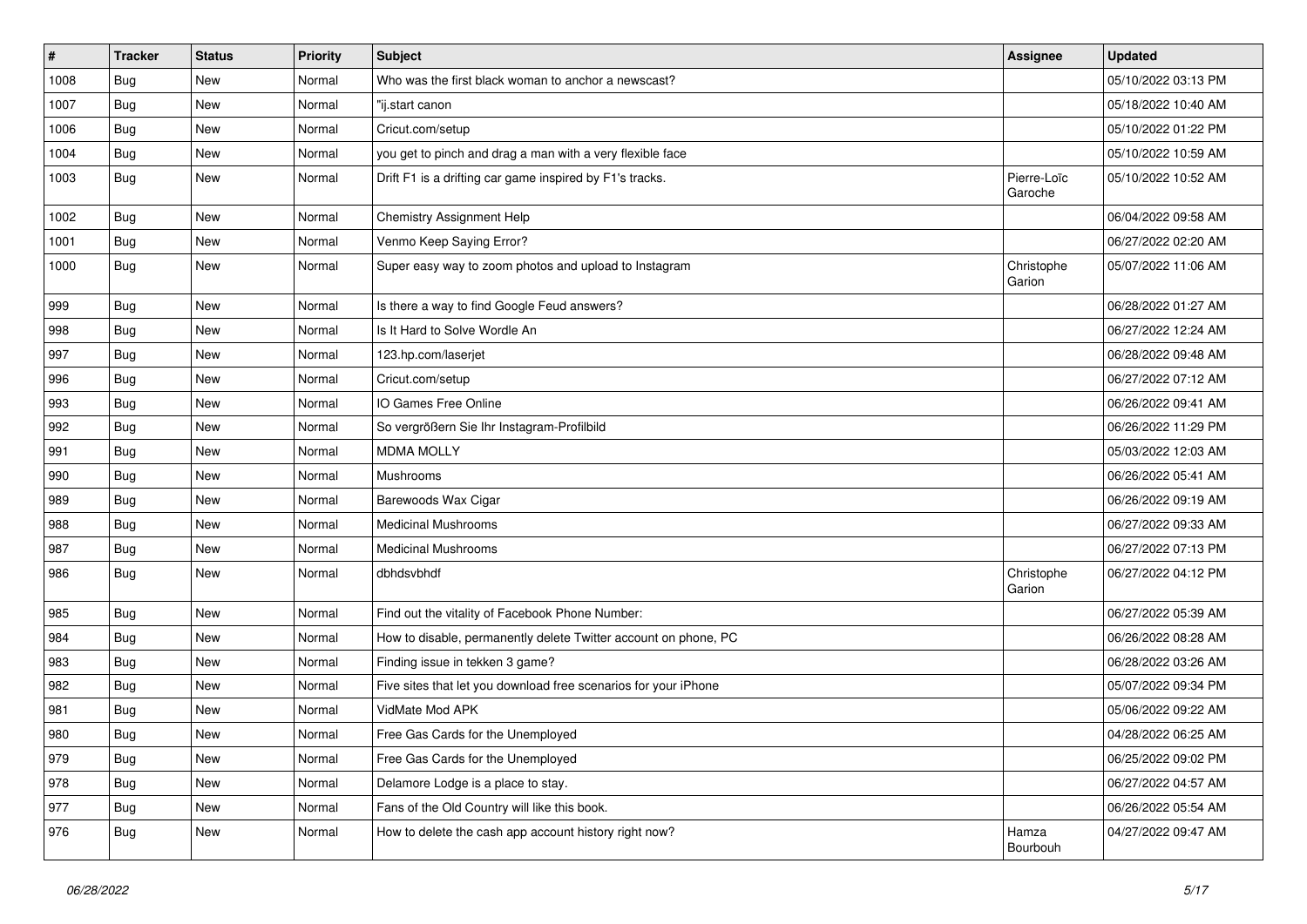| $\vert$ # | <b>Tracker</b> | <b>Status</b> | <b>Priority</b> | <b>Subject</b>                                                                         | Assignee             | <b>Updated</b>      |
|-----------|----------------|---------------|-----------------|----------------------------------------------------------------------------------------|----------------------|---------------------|
| 975       | <b>Bug</b>     | <b>New</b>    | Normal          | Payback 2 Mod APK                                                                      |                      | 05/05/2022 10:56 AM |
| 974       | Bug            | <b>New</b>    | Normal          | Watch NCAA Football Live Streaming Free                                                |                      | 06/26/2022 05:33 PM |
| 972       | <b>Bug</b>     | <b>New</b>    | Normal          | How To Borrow Money From The Cash App? Get To Know About The Same                      |                      | 04/25/2022 07:30 AM |
| 971       | <b>Bug</b>     | <b>New</b>    | Normal          | How Do I Check Balance On Cash App Card With Optimum Ease?                             |                      | 06/27/2022 08:16 PM |
| 970       | Bug            | <b>New</b>    | Normal          | The Amount Of Time Does Cash App Direct Deposit Time Take?                             |                      | 06/26/2022 07:32 PM |
| 969       | Bug            | <b>New</b>    | Normal          | Watch NCAA Football Live Match Free                                                    |                      | 04/23/2022 07:29 AM |
| 966       | Bug            | <b>New</b>    | Normal          | How to Download the Filmes                                                             |                      | 06/27/2022 03:25 AM |
| 965       | Bug            | New           | Normal          | Go with cash app customer service to know where I can load my cash app card            |                      | 06/28/2022 04:30 AM |
| 964       | Bug            | <b>New</b>    | Normal          | Can I Fix Cash App Transfer Failed Issues By Adding Sufficient Funds?                  |                      | 06/26/2022 07:21 AM |
| 962       | <b>Bug</b>     | <b>New</b>    | Normal          | Kostenlose Hörbücher                                                                   |                      | 06/26/2022 10:45 PM |
| 961       | Bug            | <b>New</b>    | Normal          | TeaTv is an Android                                                                    |                      | 06/26/2022 02:02 PM |
| 959       | <b>Bug</b>     | <b>New</b>    | Normal          | Get connected with cash app team-How to get money off cash app at walmart without card |                      | 06/27/2022 08:52 AM |
| 958       | <b>Bug</b>     | <b>New</b>    | Normal          | Avail Cash app support service to know Sutton bank cash app number                     |                      | 06/26/2022 08:46 AM |
| 957       | Bug            | <b>New</b>    | Normal          | From Where I Can Get Cheap Writing Services?                                           |                      | 04/20/2022 05:06 AM |
| 956       | <b>Bug</b>     | <b>New</b>    | Normal          | <b>FNF Free Mods Online</b>                                                            |                      | 06/25/2022 09:59 PM |
| 955       | <b>Bug</b>     | New           | Normal          | How Long Does Verification Take On Cash App If You Apply For The Verification?         | Christophe<br>Garion | 06/25/2022 10:50 PM |
| 954       | Bug            | <b>New</b>    | Normal          | AZ Screen Recorder Mod                                                                 |                      | 06/25/2022 11:24 PM |
| 953       | Bug            | <b>New</b>    | Normal          | Manga Dogs - Read Your Favorite Comics on Your Smartphone                              |                      | 06/27/2022 03:53 PM |
| 952       | <b>Bug</b>     | <b>New</b>    | Normal          | Canon IJ Network Tool                                                                  |                      | 06/26/2022 10:35 AM |
| 951       | Bug            | New           | Normal          | Canon.com/ijsetup                                                                      |                      | 06/27/2022 07:56 PM |
| 950       | <b>Bug</b>     | New           | Normal          | ij.start canon                                                                         |                      | 06/26/2022 04:35 AM |
| 949       | Bug            | <b>New</b>    | Normal          | <b>Educational Games</b>                                                               |                      | 06/15/2022 09:11 PM |
| 948       | Bug            | <b>New</b>    | Normal          | Canon IJ Network Tool                                                                  |                      | 06/27/2022 09:30 PM |
| 947       | Bug            | New           | Normal          | is Disney Now and Disney Plus different?                                               |                      | 04/14/2022 09:53 AM |
| 946       | Bug            | <b>New</b>    | Normal          | What is Plex and Is Plex Legal?                                                        |                      | 06/26/2022 05:23 AM |
| 945       | <b>Bug</b>     | New           | Normal          | TikTok 18 Mod Apk For Your Android                                                     |                      | 04/13/2022 09:32 AM |
| 943       | Bug            | <b>New</b>    | Normal          | ij.start canon                                                                         |                      | 04/13/2022 08:52 AM |
| 942       | Bug            | <b>New</b>    | Normal          | Canon IJ Network Tool                                                                  |                      | 04/13/2022 08:45 AM |
| 941       | Bug            | <b>New</b>    | Normal          | is Disney Now and Disney Plus different?                                               |                      | 06/26/2022 12:10 PM |
| 940       | Bug            | New           | Normal          | What is Plex and Is Plex Legal?                                                        |                      | 06/26/2022 04:50 PM |
| 939       | <b>Bug</b>     | <b>New</b>    | Normal          | Ability to change sound notifications                                                  | Christophe<br>Garion | 06/27/2022 11:29 PM |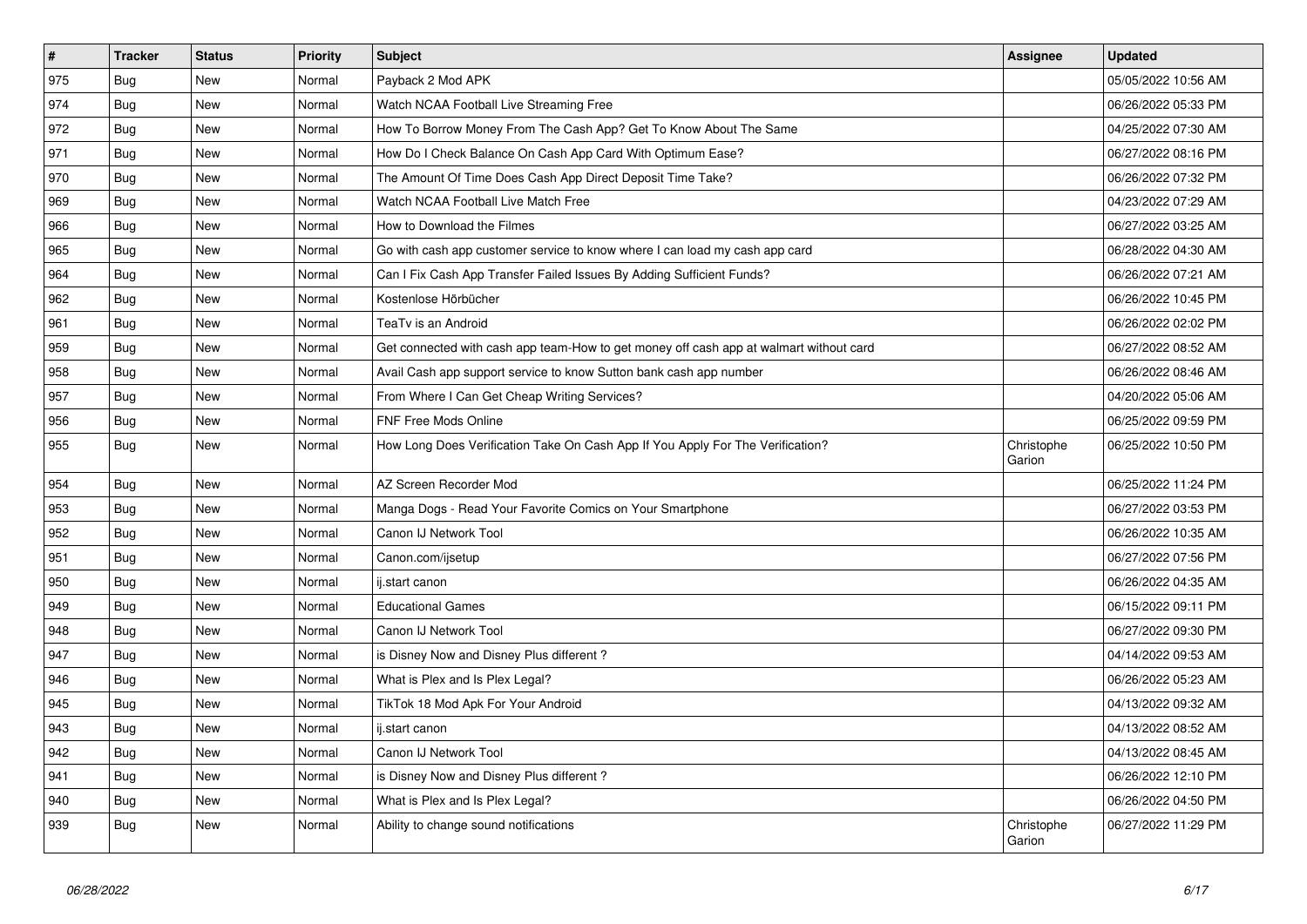| #   | <b>Tracker</b> | <b>Status</b> | <b>Priority</b> | Subject                                                                          | <b>Assignee</b>        | <b>Updated</b>      |
|-----|----------------|---------------|-----------------|----------------------------------------------------------------------------------|------------------------|---------------------|
| 938 | <b>Bug</b>     | <b>New</b>    | Normal          | Would you like to have your own ringtone                                         | Christophe<br>Garion   | 06/26/2022 09:54 PM |
| 936 | Bug            | <b>New</b>    | Normal          | Avantages de l'extension AliTools pour faire du shopping sur Aliexpress          | Pierre-Loïc<br>Garoche | 04/12/2022 11:35 AM |
| 935 | Bug            | <b>New</b>    | Normal          | MovieBox Pro Apk - Watch Movies and TV Shows on Your Android Phone               |                        | 06/26/2022 04:11 AM |
| 934 | Bug            | New           | Normal          | MovieBox Pro Apk - Watch Movies and TV Shows on Your Android Phone               |                        | 05/10/2022 11:01 AM |
| 933 | Bug            | <b>New</b>    | Normal          | How Can I Watch Movies on My Mobile Phone                                        |                        | 06/24/2022 12:55 AM |
| 932 | Bug            | <b>New</b>    | Normal          | The best epic, long-playing PC games will consume days of your life.             |                        | 05/15/2022 07:44 PM |
| 930 | Bug            | <b>New</b>    | Normal          | The best free games online                                                       |                        | 04/12/2022 09:05 AM |
| 929 | Bug            | <b>New</b>    | Normal          | Canon IJ Network Tool                                                            |                        | 04/12/2022 08:32 AM |
| 928 | Bug            | <b>New</b>    | Normal          | How Does Sutton Bank Cash App Customer Service Help In Answering Your Questions? |                        | 04/12/2022 11:36 AM |
| 926 | Bug            | New           | Normal          | tavor 7                                                                          |                        | 06/22/2022 05:08 PM |
| 925 | Bug            | <b>New</b>    | Normal          | tavor 7                                                                          |                        | 06/15/2022 03:45 AM |
| 924 | <b>Bug</b>     | <b>New</b>    | Normal          | buy tec 9                                                                        |                        | 04/11/2022 02:54 PM |
| 923 | Bug            | <b>New</b>    | Normal          | frenchies for sale                                                               |                        | 04/11/2022 02:35 PM |
| 922 | Bug            | New           | Normal          | Why Is The Need For Assignment Writing Services?                                 |                        | 06/28/2022 06:59 AM |
| 921 | Bug            | <b>New</b>    | Normal          | Canon IJ Network Tool                                                            |                        | 04/11/2022 09:00 AM |
| 920 | Bug            | <b>New</b>    | Normal          | Where I Can Get Essay Writing Services?                                          |                        | 04/11/2022 08:35 AM |
| 918 | Bug            | New           | Normal          | Antivirus for IOS                                                                |                        | 06/16/2022 10:36 PM |
| 917 | Bug            | <b>New</b>    | Normal          | Random Person Sent Me Money on Cash App-find solution?                           |                        | 04/09/2022 12:32 PM |
| 916 | Bug            | New           | Normal          | How long does it take to write a book?                                           |                        | 04/07/2022 12:15 PM |
| 915 | Bug            | <b>New</b>    | Normal          | Finance dissertation writing                                                     |                        | 04/07/2022 09:22 AM |
| 914 | Bug            | <b>New</b>    | Normal          | Wordle: how to play fashion games for free?                                      |                        | 04/07/2022 08:30 AM |
| 913 | Bug            | New           | Normal          | Canon IJ Network Tool                                                            |                        | 04/07/2022 06:21 AM |
| 912 | Bug            | New           | Normal          | Cuphead Mobile Game Review                                                       |                        | 06/09/2022 10:14 AM |
| 911 | <b>Bug</b>     | <b>New</b>    | Normal          | Aluminum Windows & Doors                                                         |                        | 04/06/2022 08:10 PM |
| 910 | <b>Bug</b>     | <b>New</b>    | Normal          | Each content looks unisize or not formated                                       |                        | 04/06/2022 11:21 AM |
| 909 | <b>Bug</b>     | New           | Normal          | Toca Life World APK                                                              |                        | 04/06/2022 04:52 AM |
| 908 | <b>Bug</b>     | New           | Normal          | Toca Life World APK                                                              |                        | 04/06/2022 03:18 AM |
| 907 | <b>Bug</b>     | New           | Normal          | Canon IJ Network Tool                                                            |                        | 04/04/2022 10:43 AM |
| 906 | Bug            | New           | Normal          | How To Change Cash App From Business To Personal Account For Any Reasons?        |                        | 04/04/2022 09:57 AM |
| 905 | <b>Bug</b>     | New           | Normal          | MINI MILITIA MOD APK                                                             |                        | 05/19/2022 01:54 PM |
| 898 | Bug            | New           | Normal          | Shadow Fight 2 Mod APK                                                           |                        | 04/02/2022 09:17 AM |
| 897 | <b>Bug</b>     | New           | Normal          | Slot Pulsa Pragmatic Play                                                        | Xavier Thirioux        | 04/01/2022 12:08 PM |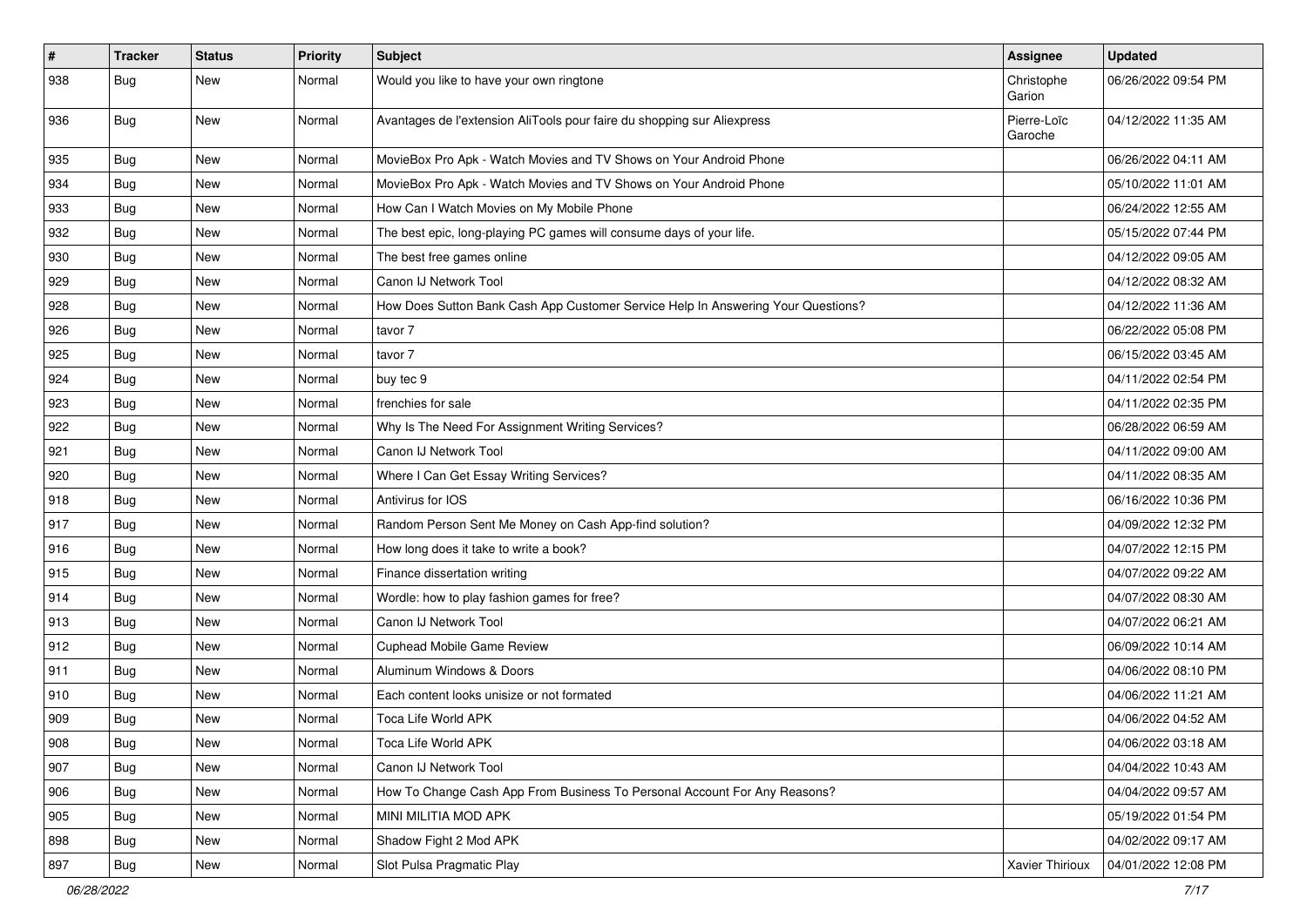| #   | <b>Tracker</b> | <b>Status</b> | <b>Priority</b> | Subject                                                                     | <b>Assignee</b>        | <b>Updated</b>      |
|-----|----------------|---------------|-----------------|-----------------------------------------------------------------------------|------------------------|---------------------|
| 895 | Bug            | New           | Normal          | Cash App Scams                                                              |                        | 06/18/2022 02:36 PM |
| 893 | <b>Bug</b>     | <b>New</b>    | Normal          | klingeltone                                                                 |                        | 04/13/2022 11:06 AM |
| 892 | <b>Bug</b>     | New           | Normal          | Good game                                                                   |                        | 04/01/2022 09:15 AM |
| 891 | <b>Bug</b>     | <b>New</b>    | Normal          | The most interesting game today, have you tried it?                         |                        | 04/01/2022 09:17 AM |
| 889 | Bug            | <b>New</b>    | Normal          | What is Plex and how it's work?                                             |                        | 04/01/2022 09:14 AM |
| 888 | <b>Bug</b>     | <b>New</b>    | Normal          | Is the Fox News Channel on Roku free?                                       |                        | 04/25/2022 08:04 AM |
| 887 | <b>Bug</b>     | <b>New</b>    | Normal          | What is Plex and how it's work?                                             |                        | 04/01/2022 09:16 AM |
| 886 | <b>Bug</b>     | <b>New</b>    | Normal          | Is the Fox News Channel on Roku free?                                       |                        | 06/28/2022 08:29 AM |
| 885 | <b>Bug</b>     | <b>New</b>    | Normal          | How to Install the Tele Latino App For Android                              |                        | 03/28/2022 04:10 AM |
| 884 | Bug            | <b>New</b>    | Normal          | Why do Subway Surfers popular                                               |                        | 04/01/2022 09:16 AM |
| 883 | <b>Bug</b>     | <b>New</b>    | Normal          | Langweilen Sie sich jemals bei der gleichen alten Schriftart auf Instagram? |                        | 04/01/2022 09:16 AM |
| 882 | <b>Bug</b>     | <b>New</b>    | Normal          | How to change bank account on cash app?                                     |                        | 04/01/2022 09:16 AM |
| 880 | Bug            | New           | Normal          | Why do Subway Surfers popular                                               |                        | 04/01/2022 09:16 AM |
| 878 | Bug            | New           | Normal          | Wie ist instazoom hilfreich beim Herunterladen von Instagram-Profilbildern  |                        | 04/08/2022 09:28 PM |
| 876 | Bug            | <b>New</b>    | Normal          | Download Full-Size Profile Pictures of Your Favorite Users With InstaDP     |                        | 04/01/2022 09:12 AM |
| 875 | <b>Bug</b>     | New           | Normal          | Red ball game                                                               |                        | 04/01/2022 09:15 AM |
| 874 | <b>Bug</b>     | <b>New</b>    | Normal          | Cómo descargar Minecraft Apk                                                |                        | 06/26/2022 08:01 AM |
| 873 | Bug            | <b>New</b>    | Normal          | Klingeltöne mp3                                                             |                        | 04/13/2022 11:03 AM |
| 872 | <b>Bug</b>     | New           | Normal          | Poppy Playtime Horror Game Free                                             |                        | 04/01/2022 09:11 AM |
| 870 | Bug            | <b>New</b>    | Normal          | Mahjong Solitaire                                                           |                        | 04/01/2022 09:12 AM |
| 869 | <b>Bug</b>     | <b>New</b>    | Normal          | Sonnerie Post Malone 2022                                                   |                        | 04/13/2022 11:05 AM |
| 865 | Bug            | <b>New</b>    | Normal          | Canon IJ Printer Utility                                                    |                        | 05/18/2022 07:24 PM |
| 864 | Bug            | <b>New</b>    | Normal          | Canon IJ Network Tool                                                       |                        | 04/01/2022 09:14 AM |
| 863 | <b>Bug</b>     | New           | Normal          | Canon IJ Network Tool                                                       |                        | 04/01/2022 09:12 AM |
| 862 | Bug            | <b>New</b>    | Normal          | none                                                                        |                        | 04/01/2022 09:11 AM |
| 860 | Bug            | New           | Normal          | pokemon guide                                                               | Pierre-Loïc<br>Garoche | 06/18/2022 08:18 PM |
| 859 | <b>Bug</b>     | <b>New</b>    | Normal          | Canon IJ Network Tool                                                       |                        | 04/01/2022 09:13 AM |
| 858 | <b>Bug</b>     | New           | Normal          | opourid                                                                     | Christophe<br>Garion   | 04/01/2022 09:13 AM |
| 857 | Bug            | New           | Normal          | Welcome to the world of classic retro games                                 |                        | 04/01/2022 09:13 AM |
| 856 | <b>Bug</b>     | New           | Normal          | Online Classes Assistance Help For Student                                  |                        | 04/01/2022 09:13 AM |
| 855 | <b>Bug</b>     | New           | Normal          | Online Classes Assistance Help For Student                                  |                        | 04/01/2022 09:13 AM |
| 854 | <b>Bug</b>     | New           | Normal          | How To Resolve Password Problems Through Facebook Customer Service?         |                        | 04/09/2022 06:11 PM |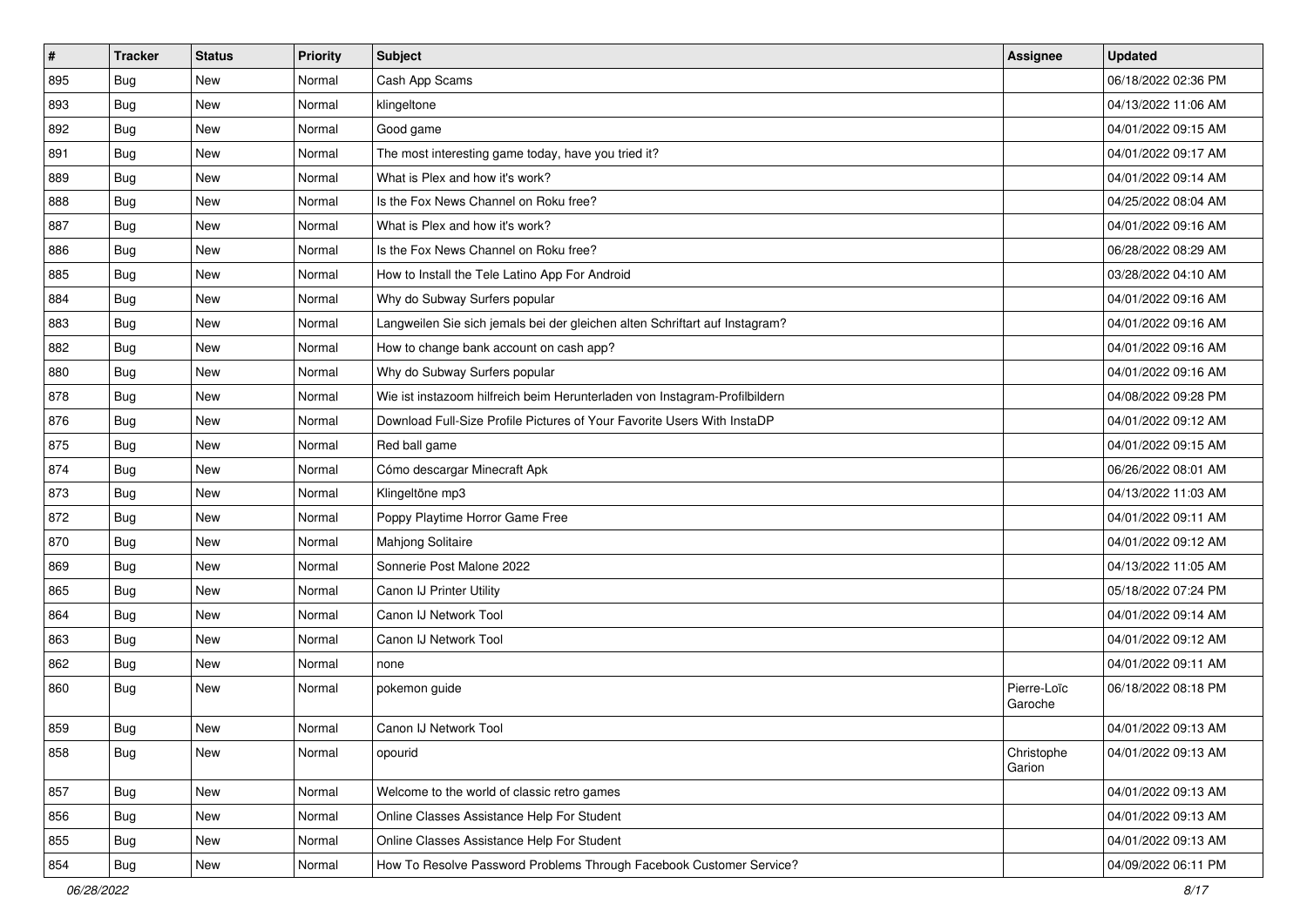| $\vert$ # | <b>Tracker</b> | <b>Status</b> | <b>Priority</b> | Subject                                                                          | Assignee               | <b>Updated</b>      |
|-----------|----------------|---------------|-----------------|----------------------------------------------------------------------------------|------------------------|---------------------|
| 853       | Bug            | New           | Normal          | what is dr laser                                                                 |                        | 04/01/2022 09:13 AM |
| 852       | <b>Bug</b>     | New           | Normal          | How to cancel your French Bee flight within 24 hours?                            |                        | 04/01/2022 09:13 AM |
| 851       | Bug            | New           | Normal          | Laden Sie den kostenlosen MP3-Klingelton für Ihr Mobiltelefon herunter           |                        | 04/01/2022 09:14 AM |
| 850       | Bug            | New           | Normal          | Puppy Playtime APK Android                                                       |                        | 04/01/2022 09:14 AM |
| 849       | Bug            | <b>New</b>    | Normal          | FutEmax App Apk - Watch Soccer, Fantasy Football, And More On Your Mobile Device |                        | 04/01/2022 09:04 AM |
| 844       | Bug            | New           | Normal          | To know Chime Routing Number call on the helpline number                         |                        | 04/01/2022 08:58 AM |
| 843       | Bug            | New           | Normal          | Canon IJ Network Tool                                                            |                        | 04/01/2022 08:58 AM |
| 842       | Bug            | New           | Normal          | Join the fun game                                                                |                        | 04/01/2022 08:58 AM |
| 841       | Bug            | New           | Normal          | How do I activate FOX NOW?                                                       |                        | 04/01/2022 08:58 AM |
| 840       | Bug            | <b>New</b>    | Normal          | Is Tubi really free and legal?                                                   |                        | 04/01/2022 08:58 AM |
| 839       | <b>Bug</b>     | New           | Normal          | How do I activate FOX NOW?                                                       |                        | 04/01/2022 08:58 AM |
| 838       | Bug            | New           | Normal          | Celebrity Hunter Mod apk - Como instalá-lo                                       |                        | 04/01/2022 08:58 AM |
| 837       | <b>Bug</b>     | <b>New</b>    | Normal          | To Create An Instagram Story                                                     | Pierre-Loïc<br>Garoche | 04/01/2022 08:58 AM |
| 836       | Bug            | <b>New</b>    | Normal          | What Is The Required Amount To Pay As Cash App Clearance Fee?                    |                        | 04/01/2022 09:00 AM |
| 835       | Bug            | New           | Normal          | Build your strong army with Taming io                                            |                        | 04/01/2022 08:59 AM |
| 834       | <b>Bug</b>     | New           | Normal          | Grasp the secret to relieve stress and fatigue                                   |                        | 04/01/2022 08:57 AM |
| 833       | Bug            | <b>New</b>    | Normal          | Does Direct Deposit Hit Chime- seek Chime Customer Service                       |                        | 04/01/2022 08:59 AM |
| 832       | <b>Bug</b>     | New           | Normal          | Choque Royale Mod Apk                                                            |                        | 04/01/2022 08:59 AM |
| 831       | Bug            | New           | Normal          | Build and shoot                                                                  |                        | 05/29/2022 04:47 PM |
| 830       | Bug            | <b>New</b>    | Normal          | Poppy Playtime APK                                                               |                        | 06/27/2022 10:31 PM |
| 829       | <b>Bug</b>     | New           | Normal          | Write My Dissertation For Me UK                                                  | Pierre-Loïc<br>Garoche | 06/26/2022 04:13 AM |
| 828       | Bug            | <b>New</b>    | Normal          | Nursery management                                                               |                        | 06/13/2022 08:55 AM |
| 827       | <b>Bug</b>     | New           | Normal          | Come To Know The Required Steps To Unlock Cash App Account                       |                        | 04/01/2022 08:59 AM |
| 826       | Bug            | <b>New</b>    | Normal          | How to Dowload MXL TV Premium                                                    |                        | 05/26/2022 03:34 PM |
| 825       | <b>Bug</b>     | New           | Normal          | Lucky Patcher Download                                                           |                        | 06/26/2022 06:09 PM |
| 822       | <b>Bug</b>     | New           | Normal          | Dowload Your Boyfriend Game                                                      |                        | 06/28/2022 04:56 AM |
| 821       | Bug            | New           | Normal          | Nicoo - A Review of the Popular Battle Royale Game                               |                        | 06/28/2022 08:30 AM |
| 820       | Bug            | New           | Normal          | Metal Slug Apk para Android                                                      |                        | 06/28/2022 11:01 AM |
| 819       | <b>Bug</b>     | <b>New</b>    | Normal          | Metal Slug Apk para Android                                                      |                        | 06/27/2022 09:35 AM |
| 818       | <b>Bug</b>     | New           | Normal          | Have you ever played a basketball game?                                          | Corentin<br>Lauverjat  | 04/01/2022 08:55 AM |
| 817       | <b>Bug</b>     | New           | Normal          | Pacman 30th Anniversary                                                          |                        | 06/28/2022 09:20 AM |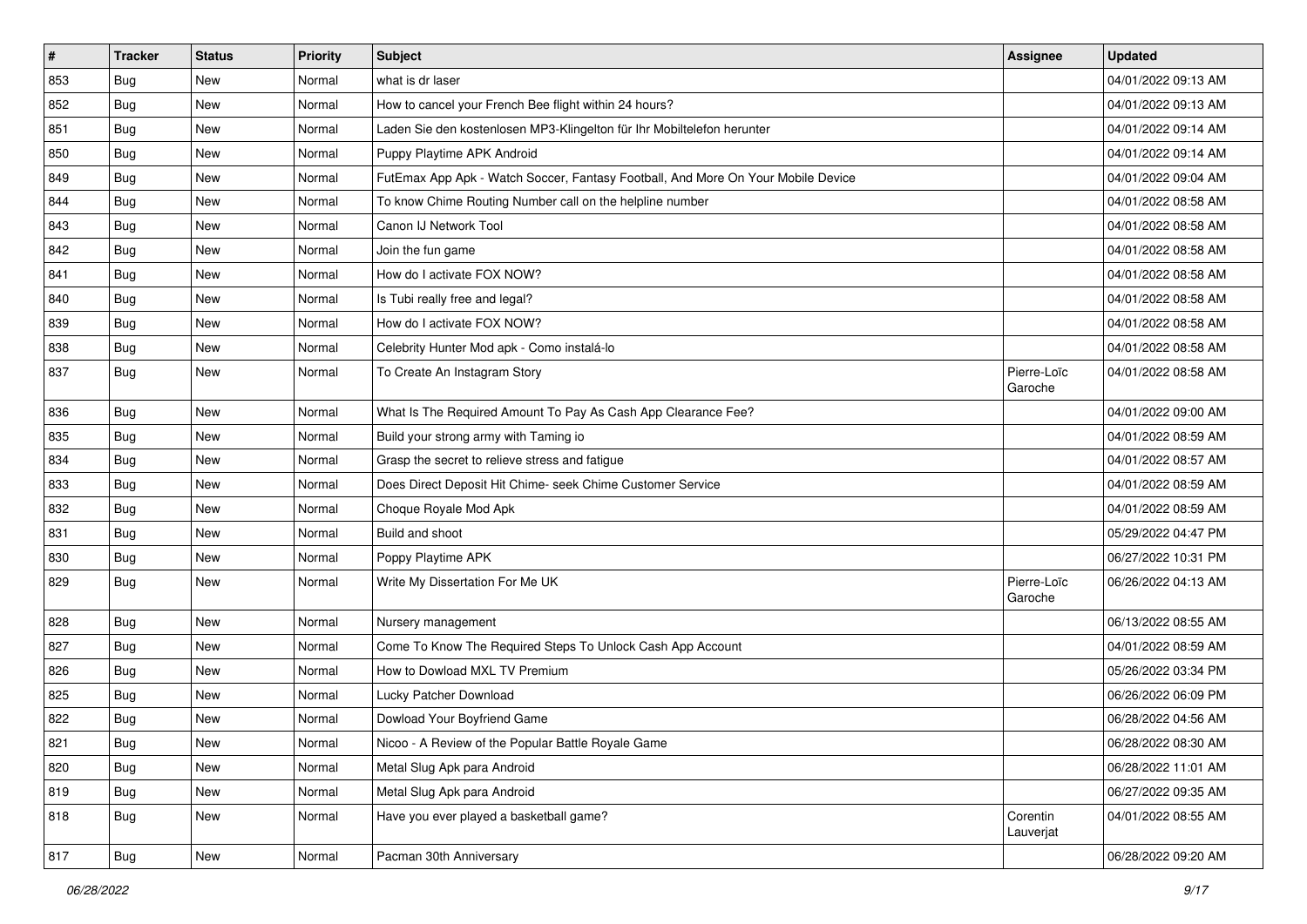| #   | <b>Tracker</b> | <b>Status</b> | <b>Priority</b> | Subject                                                                       | <b>Assignee</b>        | <b>Updated</b>      |
|-----|----------------|---------------|-----------------|-------------------------------------------------------------------------------|------------------------|---------------------|
| 816 | Bug            | New           | Normal          | Play Scribble io fun with everyone                                            |                        | 06/28/2022 12:09 AM |
| 815 | <b>Bug</b>     | <b>New</b>    | Normal          | how do i call cash app customer service                                       | Xavier Thirioux        | 06/26/2022 10:54 PM |
| 814 | Bug            | New           | Normal          | Stage Fright Cure                                                             | Pierre-Loïc<br>Garoche | 06/28/2022 12:31 AM |
| 811 | Bug            | <b>New</b>    | Normal          | Canon IJ Network Tool                                                         |                        | 06/28/2022 06:12 AM |
| 809 | <b>Bug</b>     | New           | Normal          | Smash Karts - immerse yourself in the exciting race                           |                        | 06/28/2022 09:57 AM |
| 808 | <b>Bug</b>     | New           | Normal          | Sinnvolle Guten-Morgen-Grüße                                                  |                        | 06/28/2022 09:47 AM |
| 807 | Bug            | New           | Normal          | 1v1Battle is a strategic action 'Build and shoot' game                        |                        | 06/27/2022 06:52 AM |
| 805 | <b>Bug</b>     | New           | Normal          | Ketamine Online Store                                                         | Christophe<br>Garion   | 06/27/2022 05:01 AM |
| 804 | Bug            | New           | Normal          | Review                                                                        |                        | 06/27/2022 08:38 PM |
| 802 | <b>Bug</b>     | New           | Normal          | Who Is an ETL Engineer                                                        |                        | 06/28/2022 02:03 AM |
| 801 | Bug            | <b>New</b>    | Normal          | Who Is an ETL Engineer                                                        |                        | 06/27/2022 12:25 PM |
| 800 | <b>Bug</b>     | New           | Normal          | Who Is an ETL Engineer                                                        |                        | 06/28/2022 08:48 AM |
| 799 | <b>Bug</b>     | New           | Normal          | Who Is an ETL Engineer                                                        |                        | 06/28/2022 02:51 AM |
| 798 | Bug            | New           | Normal          | Who Is an ETL Engineer                                                        |                        | 06/27/2022 09:48 AM |
| 797 | Bug            | New           | Normal          | Psychedelic                                                                   | Christophe<br>Garion   | 06/27/2022 06:07 AM |
| 796 | <b>Bug</b>     | New           | Normal          | How Does Cash App ++ actually work and What is the process of it              |                        | 06/22/2022 07:03 AM |
| 795 | Bug            | New           | Normal          | Drift Boss - Exciting Race                                                    |                        | 06/26/2022 06:32 PM |
| 792 | Bug            | New           | Normal          | What is Google Camera Mod?                                                    |                        | 06/27/2022 10:20 AM |
| 791 | <b>Bug</b>     | New           | Normal          | Samsnung TV Plus is not working                                               |                        | 04/01/2022 09:03 AM |
| 790 | <b>Bug</b>     | New           | Normal          | My app                                                                        |                        | 04/01/2022 09:03 AM |
| 789 | Bug            | New           | Normal          | Full version                                                                  |                        | 06/27/2022 01:00 PM |
| 788 | <b>Bug</b>     | New           | Normal          | Intro Maker Mod APK                                                           |                        | 06/28/2022 04:21 AM |
| 787 | Bug            | New           | Normal          | Assured Assignment Help                                                       |                        | 06/27/2022 05:19 PM |
| 786 | Bug            | New           | Normal          | Best Assignment Help in Australia & UK                                        |                        | 06/21/2022 09:28 PM |
| 785 | <b>Bug</b>     | New           | Normal          | How To Get Money Off Cash App Without Card Or With A Card?                    |                        | 06/27/2022 08:28 AM |
| 784 | Bug            | New           | Normal          | How To Add Money On Cash App Card And Check The Funds?                        |                        | 06/26/2022 01:43 PM |
| 783 | <b>Bug</b>     | New           | Normal          | How Do I Determine The Reasons And Solutions To Fix Cash App Transfer Failed? |                        | 06/27/2022 08:58 PM |
| 782 | <b>Bug</b>     | New           | Normal          | Comment faire une sonnerie téléphonique                                       |                        | 06/27/2022 11:56 PM |
| 781 | <b>Bug</b>     | New           | Normal          | Free Whatsapp Group to Join                                                   |                        | 06/28/2022 02:46 AM |
| 780 | <b>Bug</b>     | New           | Normal          | <b>Best Whatsapp Modified APKs</b>                                            | Pierre-Loïc<br>Garoche | 06/27/2022 05:38 AM |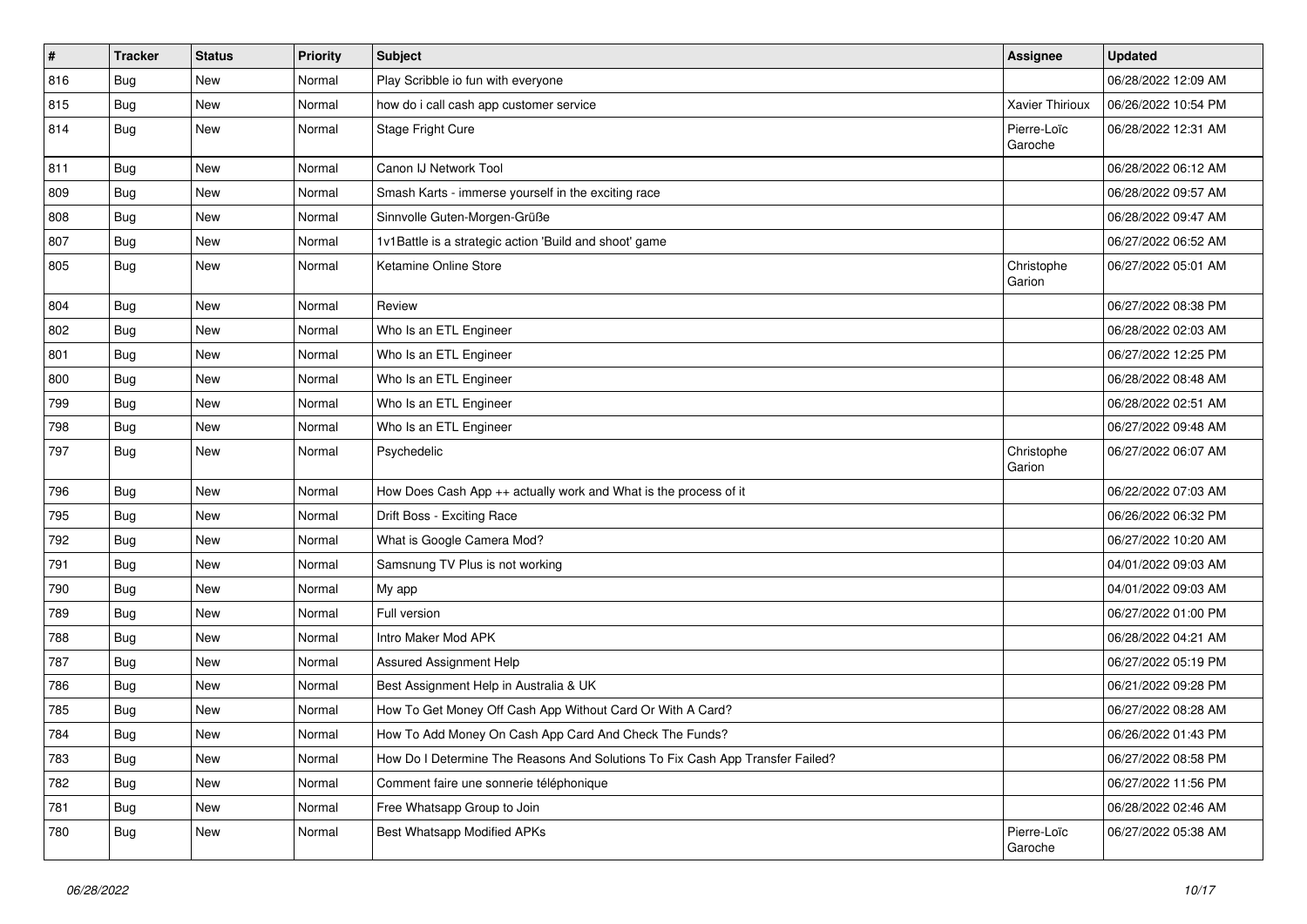| $\vert$ # | <b>Tracker</b> | <b>Status</b> | <b>Priority</b> | <b>Subject</b>                                                                                      | Assignee               | <b>Updated</b>      |
|-----------|----------------|---------------|-----------------|-----------------------------------------------------------------------------------------------------|------------------------|---------------------|
| 777       | Bug            | New           | Normal          | Obtain driving instructions using Google Maps.                                                      |                        | 06/27/2022 09:05 PM |
| 776       | <b>Bug</b>     | New           | Normal          | Wibargain                                                                                           |                        | 06/28/2022 08:29 AM |
| 775       | Bug            | New           | Normal          | cash app                                                                                            |                        | 02/14/2022 08:20 AM |
| 774       | Bug            | <b>New</b>    | Normal          | Follow proper initiatives                                                                           |                        | 06/27/2022 07:54 PM |
| 773       | <b>Bug</b>     | <b>New</b>    | Normal          | Spades - Play online free                                                                           |                        | 06/26/2022 07:18 PM |
| 772       | Bug            | New           | Normal          | united airlines baggage policy                                                                      |                        | 06/27/2022 10:53 PM |
| 771       | Bug            | New           | Normal          | united airlines baggage policy                                                                      |                        | 06/26/2022 07:19 AM |
| 770       | <b>Bug</b>     | New           | Normal          | Canon IJ Network Tool                                                                               |                        | 06/27/2022 11:57 AM |
| 769       | Bug            | New           | Normal          | check my cash app                                                                                   |                        | 06/26/2022 08:33 PM |
| 768       | Bug            | <b>New</b>    | Normal          | Where can you buy best jackets online?                                                              |                        | 06/26/2022 01:50 PM |
| 767       | <b>Bug</b>     | New           | Normal          | apkmod                                                                                              |                        | 06/28/2022 01:24 AM |
| 766       | Bug            | New           | Normal          | Pobreflix Mod APK Review                                                                            |                        | 06/28/2022 08:56 AM |
| 765       | Bug            | <b>New</b>    | Normal          | Follow proper initiatives to check my cash app                                                      |                        | 06/25/2022 10:08 AM |
| 764       | <b>Bug</b>     | New           | Normal          | What is available to see what I can watch HBO Max?                                                  |                        | 06/28/2022 03:59 AM |
| 762       | <b>Bug</b>     | New           | Normal          | How To Add Money To A Cash App Card If Struggling With Low Amount?                                  |                        | 06/27/2022 09:58 PM |
| 761       | <b>Bug</b>     | New           | Normal          | What is it about basketball that makes it so popular in the United States?                          | Corentin<br>Lauverjat  | 06/27/2022 08:40 PM |
| 760       | Bug            | <b>New</b>    | Normal          | apkmod                                                                                              |                        | 06/27/2022 04:13 PM |
| 759       | <b>Bug</b>     | New           | Normal          | Canon IJ Network Tool                                                                               | Pierre-Loïc<br>Garoche | 06/28/2022 06:30 AM |
| 758       | Bug            | <b>New</b>    | Normal          | How Do I Study Consistently For Hours?                                                              |                        | 06/27/2022 12:49 AM |
| 757       | Bug            | New           | Normal          | Why Is Issue of Car Maintenance so Famous for the Consumers?                                        |                        | 04/01/2022 09:01 AM |
| 754       | <b>Bug</b>     | <b>New</b>    | Normal          | Cómo descargar tonos gratis de teléfono celular                                                     |                        | 06/26/2022 01:56 PM |
| 753       | Bug            | New           | Normal          | onlineessaygrader                                                                                   |                        | 06/28/2022 05:55 AM |
| 752       | <b>Bug</b>     | New           | Normal          | Plagerism checker                                                                                   |                        | 06/26/2022 06:33 PM |
| 750       | Bug            | <b>New</b>    | Normal          | Create a Report Template                                                                            |                        | 06/26/2022 04:27 PM |
| 749       | <b>Bug</b>     | New           | Normal          | The Best Bubble Shooter Game for Android                                                            |                        | 06/26/2022 12:12 PM |
| 748       | <b>Bug</b>     | New           | Normal          | Il y a quelques façons d'obtenir des sonneries gratuites pour votre iPhone                          |                        | 06/26/2022 11:24 PM |
| 747       | Bug            | New           | Normal          | How to Install Tyflex Plus on Your Android Device                                                   |                        | 06/26/2022 08:16 AM |
| 744       | <b>Bug</b>     | New           | Normal          | <b>Pixel Survive</b>                                                                                |                        | 06/28/2022 05:13 AM |
| 743       | <b>Bug</b>     | <b>New</b>    | Normal          | They promote 'pixel art' contests and a 'game jam' related to the work and figure of Carlos Casares |                        | 04/15/2022 09:12 PM |
| 742       | Bug            | New           | Normal          | How Long Does Cash App Support Take To Respond For A Better Support?                                |                        | 06/25/2022 11:00 PM |
| 741       | Bug            | New           | Normal          | <b>Blockchain Technology Solutions</b>                                                              |                        | 06/26/2022 02:19 AM |
| 739       | <b>Bug</b>     | New           | Normal          | law dissertation help                                                                               |                        | 06/27/2022 06:12 PM |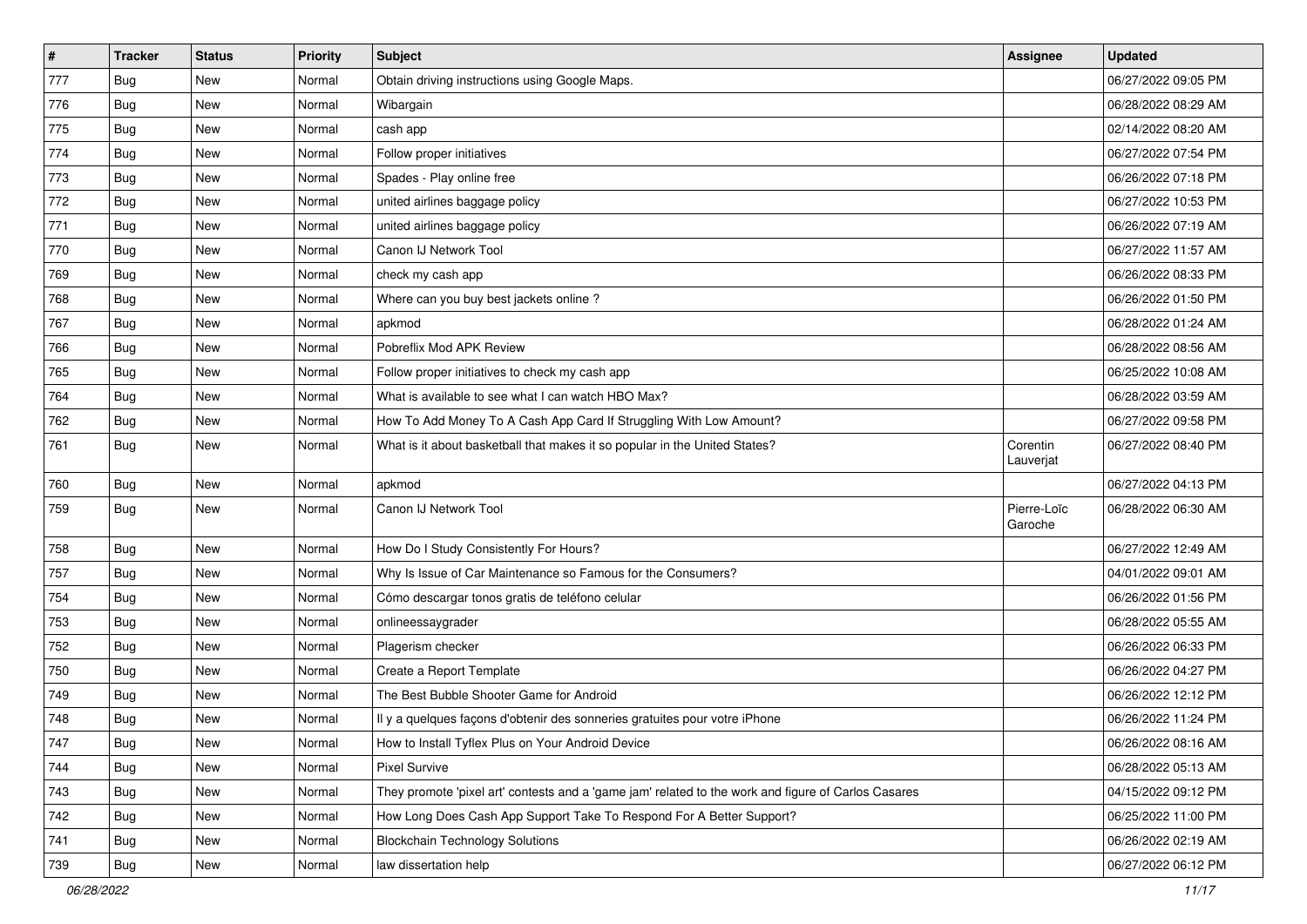| $\pmb{\#}$ | <b>Tracker</b> | <b>Status</b> | <b>Priority</b> | <b>Subject</b>                                                                      | <b>Assignee</b>        | <b>Updated</b>      |
|------------|----------------|---------------|-----------------|-------------------------------------------------------------------------------------|------------------------|---------------------|
| 738        | Bug            | New           | Normal          | How Much Amount Do I Get Using The Referral Code For Cash App?                      |                        | 06/27/2022 03:58 PM |
| 737        | <b>Bug</b>     | <b>New</b>    | Normal          | How Do I Talk To A Live Person At Facebook If Anything Is Doubtful?                 |                        | 06/27/2022 09:59 PM |
| 736        | Bug            | New           | Normal          | I Want to Edit in My Website (transfer-factor.net) Unfortunately, Unable to Edit It |                        | 06/24/2022 07:32 AM |
| 735        | Bug            | <b>New</b>    | Normal          | A quick fix of how to get money back from cash app stocks                           |                        | 06/28/2022 03:12 AM |
| 734        | <b>Bug</b>     | <b>New</b>    | Normal          | DR. STRANGE: Multiverse of Scheduling Madness!                                      |                        | 06/28/2022 07:07 AM |
| 733        | <b>Bug</b>     | <b>New</b>    | Normal          | How does one go about getting a book deal?                                          |                        | 04/01/2022 09:33 AM |
| 732        | <b>Bug</b>     | New           | Normal          | Get rectifications steps about why cash app transfer failed                         |                        | 06/26/2022 03:28 PM |
| 731        | <b>Bug</b>     | <b>New</b>    | Normal          | Avail Of Cash App Customer Service If Unable To Down Cash App Mobile App?           |                        | 06/25/2022 08:36 PM |
| 730        | Bug            | New           | Normal          | Canon IJ Network Tool                                                               |                        | 06/26/2022 05:51 PM |
| 729        | <b>Bug</b>     | <b>New</b>    | Normal          | Canon IJ Network Tool                                                               |                        | 04/01/2022 09:33 AM |
| 728        | <b>Bug</b>     | New           | Normal          | Will Cash App refund money if scammed? Hitches With Optimum Ease                    |                        | 06/26/2022 06:15 AM |
| 727        | <b>Bug</b>     | New           | Normal          | Drive for speed simulator mod apk                                                   | Pierre-Loïc<br>Garoche | 06/27/2022 06:33 AM |
| 726        | <b>Bug</b>     | New           | Normal          | Mobile Application Development Services                                             |                        | 06/27/2022 09:10 AM |
| 724        | <b>Bug</b>     | <b>New</b>    | Normal          | Dial Chime Customer support number for a quick response                             |                        | 06/28/2022 07:24 AM |
| 722        | <b>Bug</b>     | New           | Normal          | Vergrößern Sie Instagram-Fotos mit instazoom                                        | Christophe<br>Garion   | 06/28/2022 07:21 AM |
| 721        | Bug            | <b>New</b>    | Normal          | Cómo instalar un Mod Apk                                                            |                        | 06/24/2022 09:39 PM |
| 720        | Bug            | <b>New</b>    | Normal          | How does Cash App Phone Number provide a quick treatment?                           |                        | 06/27/2022 08:02 AM |
| 719        | Bug            | New           | Normal          | How Do I Send \$5000 Through Cash App Account With Ease?                            |                        | 06/26/2022 10:14 PM |
| 717        | <b>Bug</b>     | <b>New</b>    | Normal          | Disney Plus Apk - Watch Movies and TV Shows on Your Device                          |                        | 06/27/2022 11:38 PM |
| 716        | <b>Bug</b>     | New           | Normal          | La celebración de un BabyShower.                                                    |                        | 06/27/2022 12:29 PM |
| 715        | <b>Bug</b>     | <b>New</b>    | Normal          | Puppy Playtime Descargar gratis                                                     |                        | 06/27/2022 01:57 PM |
| 714        | Bug            | New           | Normal          | Cuevana 3 Premium - Enjoy Your Favorite Movies and TV Shows on Your Smart TV        |                        | 06/27/2022 11:43 PM |
| 712        | Bug            | <b>New</b>    | Normal          | <b>Tips and Tricks</b>                                                              |                        | 06/28/2022 02:40 AM |
| 711        | <b>Bug</b>     | <b>New</b>    | Normal          | Human Fall Flat Apk Download                                                        |                        | 06/28/2022 10:44 AM |
| 710        | <b>Bug</b>     | New           | Normal          | Take Necessary Assistance If You Are Unable Activate Cash App Card                  |                        | 06/25/2022 09:26 PM |
| 709        | Bug            | <b>New</b>    | Normal          | How To Load Cash App Card At Walmart Without Having To Face Any Hassle?             |                        | 06/27/2022 10:30 AM |
| 708        | Bug            | New           | Normal          | Efficient ways to proceed with the cash app dispute process?                        |                        | 06/28/2022 04:03 AM |
| 707        | <b>Bug</b>     | New           | Normal          | Why Accounting Assignments Are Beneficial For The Students?                         | Pierre-Loïc<br>Garoche | 06/28/2022 07:29 AM |
| 706        | <b>Bug</b>     | New           | Normal          | How Can You Cancel A Cash App Payment Without Any Prior Information?                |                        | 06/26/2022 09:13 AM |
| 705        | <b>Bug</b>     | New           | Normal          | wuxiaworld                                                                          |                        | 06/28/2022 06:56 AM |
| 704        | <b>Bug</b>     | New           | Normal          | Reach support team of Chime Customer Service for instant help                       |                        | 06/28/2022 04:57 AM |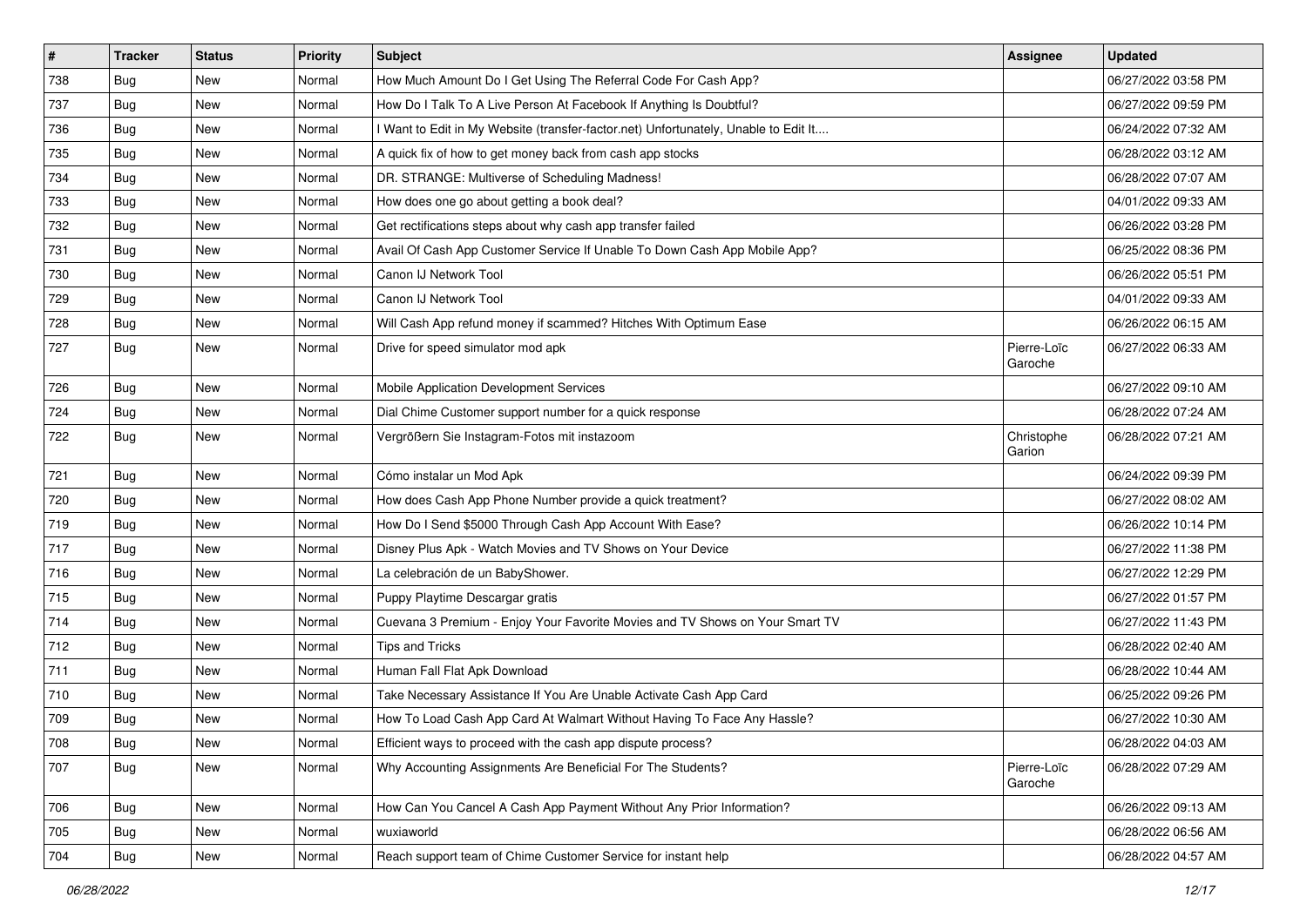| $\sharp$ | <b>Tracker</b> | <b>Status</b> | <b>Priority</b> | Subject                                                               | <b>Assignee</b>        | <b>Updated</b>      |
|----------|----------------|---------------|-----------------|-----------------------------------------------------------------------|------------------------|---------------------|
| 703      | Bug            | New           | Normal          | For real-time help, dial Facebook customer service number             |                        | 06/27/2022 12:08 PM |
| 702      | Bug            | <b>New</b>    | Normal          | Avail Chime Customer Service to know How To Get Chime Bank Statement  |                        | 06/28/2022 04:58 AM |
| 701      | <b>Bug</b>     | New           | Normal          | Why Law Essay Helper UK is Necessary?                                 |                        | 06/28/2022 08:12 AM |
| 700      | Bug            | <b>New</b>    | Normal          | Cómo descargar Poppy Playtime                                         |                        | 04/01/2022 09:30 AM |
| 699      | Bug            | <b>New</b>    | Normal          | Would you be able to utilize Cash App Twitch?                         |                        | 06/28/2022 03:12 AM |
| 697      | Bug            | New           | Normal          | How to Descargar Pura TV For Android                                  |                        | 06/27/2022 03:57 PM |
| 696      | Bug            | <b>New</b>    | Normal          | How to Install the TuMangaOnline App                                  |                        | 06/27/2022 02:49 AM |
| 695      | <b>Bug</b>     | <b>New</b>    | Normal          | Refer Listas IPTV Apk                                                 |                        | 06/27/2022 05:13 PM |
| 694      | <b>Bug</b>     | <b>New</b>    | Normal          | How to Get Guidance On How To Cash App Withdrawal Limit?              | Christophe<br>Garion   | 06/28/2022 11:03 AM |
| 692      | Bug            | <b>New</b>    | Normal          | Esports 888b                                                          |                        | 06/12/2022 10:04 AM |
| 691      | Bug            | <b>New</b>    | Normal          | tea garden dublin                                                     |                        | 04/01/2022 09:31 AM |
| 690      | Bug            | New           | Normal          | campervan hire                                                        |                        | 06/26/2022 06:47 PM |
| 689      | Bug            | New           | Normal          | How to use twitch.tv/activate?                                        |                        | 06/28/2022 09:14 AM |
| 688      | Bug            | <b>New</b>    | Normal          | How to use twitch.tv/activate?                                        |                        | 06/24/2022 04:16 AM |
| 687      | <b>Bug</b>     | <b>New</b>    | Normal          | How to use twitch.tv/activate?                                        |                        | 06/28/2022 05:51 AM |
| 686      | <b>Bug</b>     | <b>New</b>    | Normal          | Welcome To The Most Demandable Mahipalpur Escorts Agency              |                        | 06/27/2022 03:45 PM |
| 684      | Bug            | <b>New</b>    | Normal          | Difference between paper map and online map                           |                        | 06/27/2022 09:55 PM |
| 682      | Bug            | New           | Normal          | Does Facebook customer service live chat allow to speak with someone? |                        | 06/27/2022 05:19 PM |
| 679      | Bug            | <b>New</b>    | Normal          | Word Finder helps you to play word games better                       |                        | 04/01/2022 09:34 AM |
| 678      | <b>Bug</b>     | <b>New</b>    | Normal          | How to be a winner in buidnow gg                                      |                        | 06/28/2022 10:22 AM |
| 677      | Bug            | <b>New</b>    | Normal          | Logo Design Services Near Me                                          |                        | 06/27/2022 07:18 PM |
| 676      | Bug            | <b>New</b>    | Normal          | Does Facebook customer service live chat allow to speak with someone? |                        | 04/01/2022 09:39 AM |
| 675      | <b>Bug</b>     | New           | Normal          | What Are Smart Tactics To Fix Cash App Transfer Failed Hurdles?       |                        | 06/27/2022 09:51 AM |
| 674      | <b>Bug</b>     | <b>New</b>    | Normal          | The best game in 2021                                                 | Pierre-Loïc<br>Garoche | 06/28/2022 08:19 AM |
| 673      | <b>Bug</b>     | <b>New</b>    | Normal          | Learn the basics of pixel art - Clear grid                            |                        | 06/27/2022 05:06 PM |
| 672      | <b>Bug</b>     | <b>New</b>    | Normal          | The easiest way to delete ringtones on iPhone                         |                        | 06/27/2022 03:38 AM |
| 671      | Bug            | <b>New</b>    | Normal          | Hot games                                                             | Pierre-Loïc<br>Garoche | 06/27/2022 07:40 AM |
| 670      | Bug            | New           | Normal          | JTWhatsApp Apk - The New and Improved WhatsApp                        |                        | 06/17/2022 04:36 PM |
| 668      | Bug            | New           | Normal          | Get to know Cash App Refund Process here                              |                        | 06/27/2022 02:38 PM |
| 667      | <b>Bug</b>     | New           | Normal          | What Is a Ringtone?                                                   |                        | 06/28/2022 06:00 AM |
| 666      | Bug            | New           | Normal          | 470+ pages à colorier de Noël                                         |                        | 06/28/2022 10:02 AM |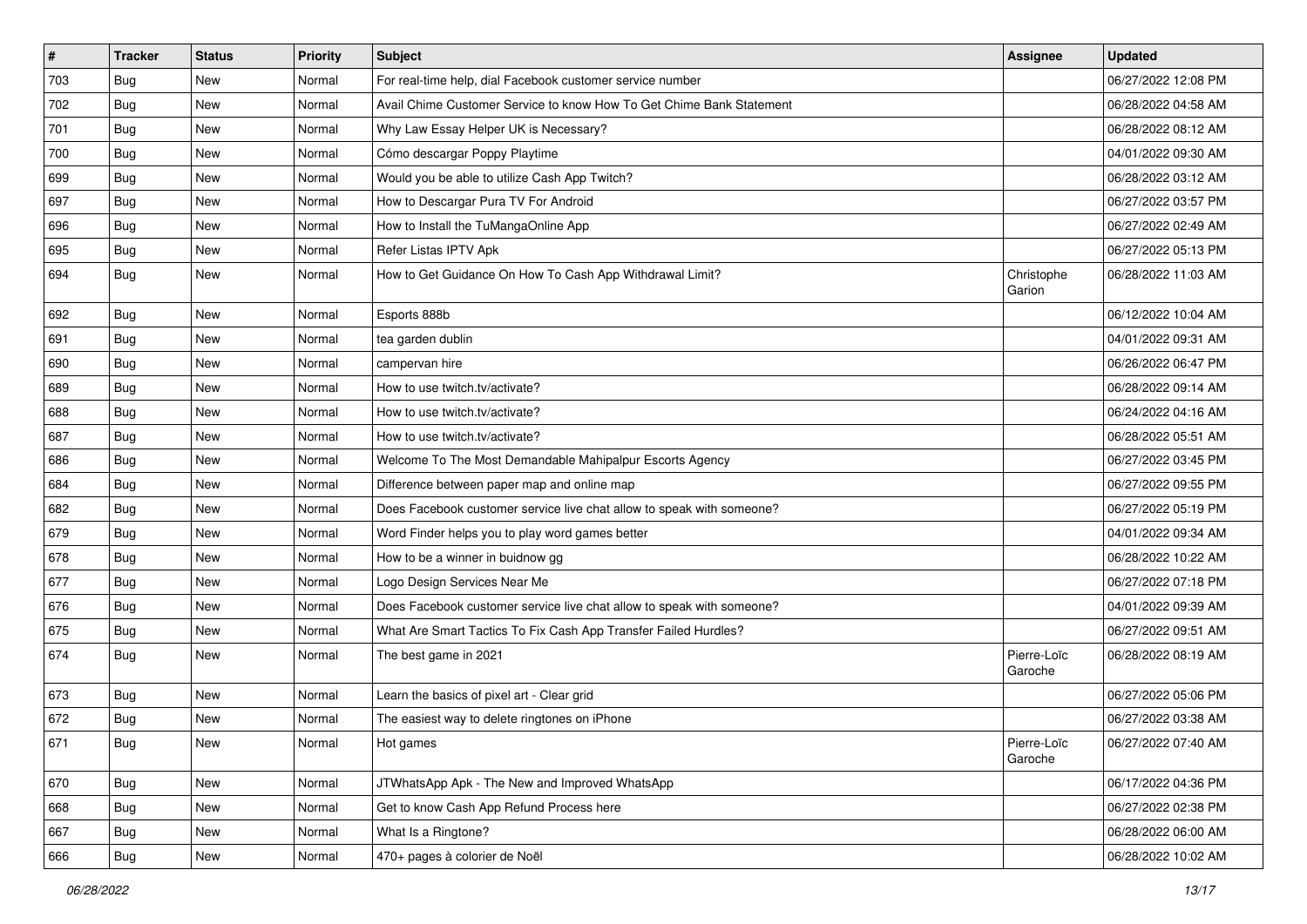| $\sharp$ | <b>Tracker</b> | <b>Status</b> | <b>Priority</b> | Subject                                                                          | Assignee               | <b>Updated</b>      |
|----------|----------------|---------------|-----------------|----------------------------------------------------------------------------------|------------------------|---------------------|
| 664      | Bug            | New           | Normal          | Tea TV Apk Download - The Best Way to Watch Movies Offline                       |                        | 06/26/2022 12:59 PM |
| 663      | <b>Bug</b>     | <b>New</b>    | Normal          | Know how the Cash app twitches words in a detailed way.                          | Pierre-Loïc<br>Garoche | 05/22/2022 05:44 PM |
| 662      | Bug            | <b>New</b>    | Normal          | Oreo TV Download - The Easiest Way to Watch Live TV                              |                        | 06/27/2022 03:14 PM |
| 661      | Bug            | <b>New</b>    | Normal          | Turbo VPN MOD APK Download                                                       |                        | 06/27/2022 07:18 PM |
| 660      | Bug            | <b>New</b>    | Normal          | Anchovies Nutrition Facts And Health Benefits                                    |                        | 04/01/2022 09:40 AM |
| 659      | Bug            | New           | Normal          | Olive Oil Properties And Health Benefits                                         |                        | 06/27/2022 06:34 PM |
| 658      | <b>Bug</b>     | <b>New</b>    | Normal          | Watermelon Nutrition Facts And Health Benefits                                   |                        | 06/28/2022 01:57 AM |
| 657      | Bug            | New           | Normal          | Coconut Nutrition Facts And Health Benefits                                      |                        | 06/27/2022 08:56 AM |
| 656      | Bug            | <b>New</b>    | Normal          | Kiwi Nutrition Facts And Health Benefits                                         |                        | 06/27/2022 06:45 PM |
| 655      | <b>Bug</b>     | <b>New</b>    | Normal          | <b>Eggplant Health Benefits</b>                                                  |                        | 06/27/2022 03:40 PM |
| 653      | Bug            | <b>New</b>    | Normal          | Jujube (Jinjoles): Properties And Health Benefits                                |                        | 06/27/2022 08:47 AM |
| 652      | Bug            | <b>New</b>    | Normal          | Sesame Health Benefits                                                           |                        | 06/28/2022 03:01 AM |
| 651      | Bug            | New           | Normal          | Salmon Health Benefits                                                           |                        | 06/27/2022 12:42 AM |
| 650      | Bug            | <b>New</b>    | Normal          | <b>Cherries Health Benefits</b>                                                  |                        | 06/26/2022 12:57 AM |
| 645      | Bug            | New           | Normal          | thong tin chinh xac nhat hom nay                                                 |                        | 06/26/2022 09:46 PM |
| 644      | Bug            | <b>New</b>    | Normal          | <b>TeaTV App Review</b>                                                          |                        | 06/27/2022 11:47 AM |
| 643      | Bug            | <b>New</b>    | Normal          | Oreo TV Apk Download                                                             |                        | 06/26/2022 11:50 PM |
| 642      | Bug            | New           | Normal          | thong tin thoi tiet ngay hom nay                                                 |                        | 06/27/2022 10:03 AM |
| 641      | Bug            | <b>New</b>    | Normal          | Get Best Economics Dissertation Writing Service                                  |                        | 06/25/2022 10:04 AM |
| 640      | Bug            | <b>New</b>    | Normal          | play game with me                                                                |                        | 06/28/2022 06:33 AM |
| 639      | Bug            | <b>New</b>    | Normal          | thong tin chinh xac                                                              |                        | 06/27/2022 09:48 AM |
| 638      | Bug            | <b>New</b>    | Normal          | Run 3 game                                                                       |                        | 06/26/2022 06:31 AM |
| 636      | Bug            | New           | Normal          | What is the most popular furniture color?                                        |                        | 06/25/2022 04:57 PM |
| 635      | Bug            | <b>New</b>    | Normal          | Buy Steroids Online with OurMedicnes.com   Best Quality Steroids                 |                        | 06/26/2022 12:01 AM |
| 634      | Bug            | <b>New</b>    | Normal          | Buy Vidalista Tablets (Tadalafil) at [\$25 OFF + Free Shipping] Vidalistatablets |                        | 06/27/2022 07:24 PM |
| 633      | Bug            | New           | Normal          | How i can i solve my issue                                                       |                        | 04/01/2022 09:38 AM |
| 632      | <b>Bug</b>     | <b>New</b>    | Normal          | CheapestMedsShop   100% Safe Medicines Online in UK & AUS.                       |                        | 06/28/2022 09:52 AM |
| 631      | <b>Bug</b>     | New           | Normal          | How Can I Load Cash App Card at Walmart straight away?                           |                        | 06/26/2022 04:07 PM |
| 630      | <b>Bug</b>     | New           | Normal          | How Can I Load Cash App Card at Walmart straight away?                           |                        | 06/26/2022 12:04 AM |
| 629      | Bug            | New           | Normal          | How Can I Load Cash App Card at Walmart straight away?                           |                        | 06/28/2022 06:07 AM |
| 628      | <b>Bug</b>     | New           | Normal          | CV reviewing services!                                                           |                        | 06/28/2022 12:17 AM |
| 627      | <b>Bug</b>     | New           | Normal          | <b>HELO</b>                                                                      |                        | 06/26/2022 06:42 AM |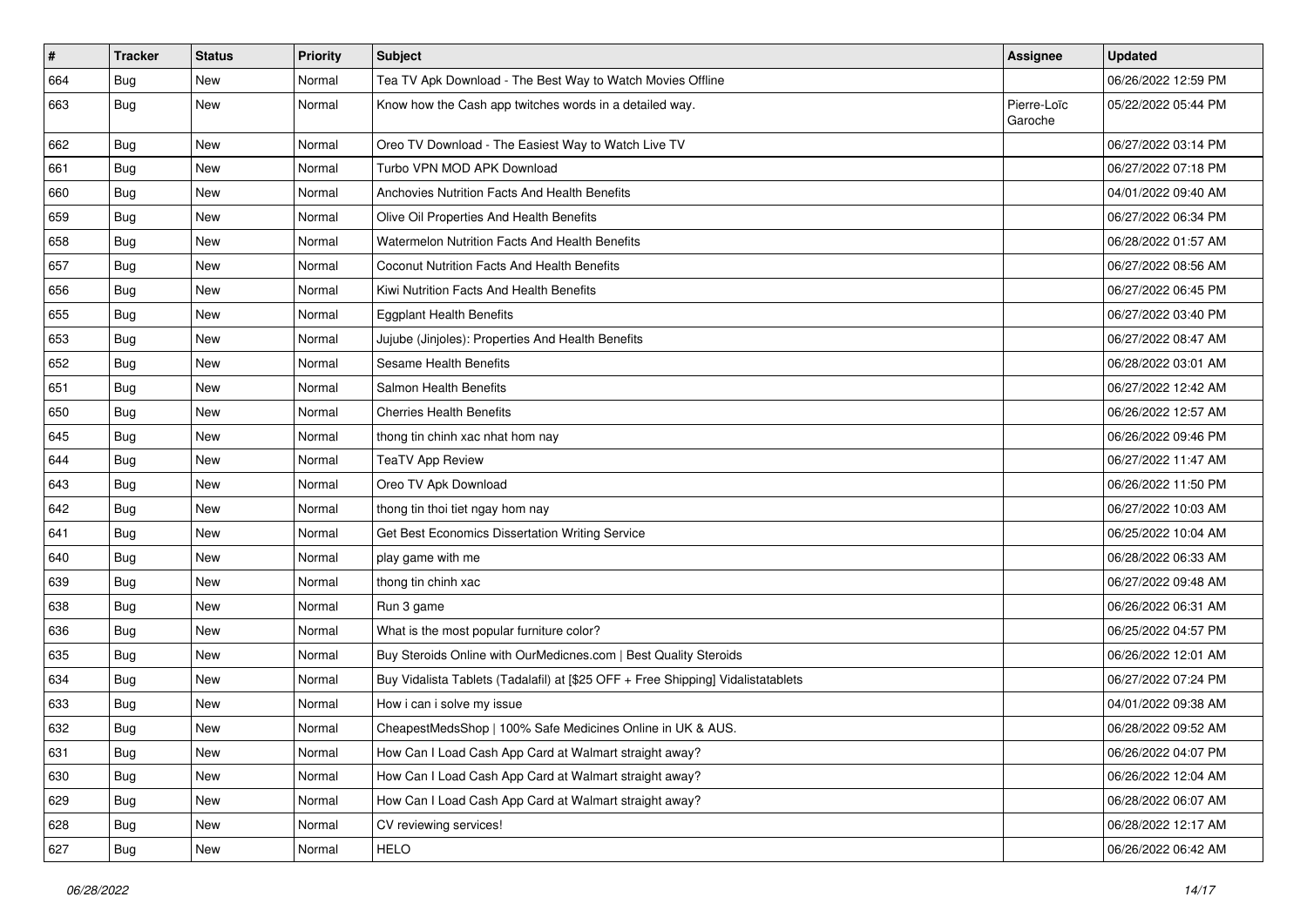| #   | <b>Tracker</b> | <b>Status</b> | <b>Priority</b> | Subject                                                                                                                                                                                                                                                               | <b>Assignee</b>        | <b>Updated</b>      |
|-----|----------------|---------------|-----------------|-----------------------------------------------------------------------------------------------------------------------------------------------------------------------------------------------------------------------------------------------------------------------|------------------------|---------------------|
| 625 | <b>Bug</b>     | New           | Normal          | The best free online driving directions tool                                                                                                                                                                                                                          |                        | 04/01/2022 09:28 AM |
| 624 | Bug            | <b>New</b>    | Normal          | Use go with the Driving Directions for your go                                                                                                                                                                                                                        |                        | 06/21/2022 04:54 AM |
| 623 | Bug            | New           | Normal          | Listen to online radio stations for mobile phones                                                                                                                                                                                                                     |                        | 06/28/2022 06:33 AM |
| 622 | <b>Bug</b>     | New           | Normal          | CheapestMedsShop   100% Safe Medicines Online in UK & AUS.                                                                                                                                                                                                            |                        | 06/28/2022 05:22 AM |
| 621 | Bug            | New           | Normal          | Buy All Modafinil & Armodafinil Tablets @Buy Modafinil US                                                                                                                                                                                                             |                        | 06/28/2022 06:49 AM |
| 620 | Bug            | New           | Normal          | Viagra Meds: Fastest & Quick Delivery On Your Doorstep - USA                                                                                                                                                                                                          |                        | 06/28/2022 04:33 AM |
| 619 | Bug            | <b>New</b>    | Normal          | Online Trusted Medicine Store in US for Health - Genericmedsupply                                                                                                                                                                                                     |                        | 06/27/2022 12:12 AM |
| 618 | Bug            | New           | Normal          | Buy Steroids Online with OurMedicnes.com   Best Quality Steroids                                                                                                                                                                                                      |                        | 06/27/2022 06:17 PM |
| 617 | <b>Bug</b>     | New           | Normal          | Buy Vidalista Tablets (Tadalafil) at [\$25 OFF + Free Shipping] Vidalistatablets                                                                                                                                                                                      |                        | 06/28/2022 03:33 AM |
| 616 | Bug            | New           | Normal          | Buy Anavar Tablets   Anavar For Sale in USA, UK & Australia                                                                                                                                                                                                           |                        | 06/28/2022 02:12 AM |
| 615 | Bug            | New           | Normal          | CheapestMedsShop   100% Safe Medicines Online in USA UK & AUS.                                                                                                                                                                                                        |                        | 06/27/2022 02:19 PM |
| 614 | Bug            | New           | Normal          | Como baixar o MOD APK no celular                                                                                                                                                                                                                                      |                        | 06/27/2022 09:26 AM |
| 613 | Bug            | New           | Normal          | Buy Aspadol 100mg Tab Online in US, UK, AU   Erospharmacy                                                                                                                                                                                                             |                        | 06/27/2022 02:16 PM |
| 612 | <b>Bug</b>     | <b>New</b>    | Normal          | Luxury Slingshot Rental                                                                                                                                                                                                                                               |                        | 06/27/2022 07:36 PM |
| 607 | Bug            | New           | Normal          | Vex 5                                                                                                                                                                                                                                                                 |                        | 06/27/2022 11:24 PM |
| 604 | Bug            | New           | Normal          | <b>Idle Game Online</b>                                                                                                                                                                                                                                               |                        | 06/28/2022 04:30 AM |
| 603 | <b>Bug</b>     | New           | Normal          | Premiere gratuito da lista de IPTV                                                                                                                                                                                                                                    |                        | 06/28/2022 03:48 AM |
| 602 | Bug            | New           | Normal          | Best Essay Writing Service UK                                                                                                                                                                                                                                         | Pierre-Loïc<br>Garoche | 06/27/2022 05:53 PM |
| 601 | <b>Bug</b>     | <b>New</b>    | Normal          | Best Essay Writing Service UK                                                                                                                                                                                                                                         | Pierre-Loïc<br>Garoche | 06/27/2022 09:13 PM |
| 600 | <b>Bug</b>     | <b>New</b>    | Normal          | Play Store Pro                                                                                                                                                                                                                                                        |                        | 06/27/2022 09:43 PM |
| 599 | Bug            | New           | Normal          | Do you know how to delete cash app account from your computer?                                                                                                                                                                                                        |                        | 06/27/2022 09:05 PM |
| 598 | <b>Bug</b>     | New           | Normal          | Universo s / f Download                                                                                                                                                                                                                                               |                        | 06/25/2022 03:38 PM |
| 597 | <b>Bug</b>     | New           | Normal          | Universo s / f Download                                                                                                                                                                                                                                               |                        | 06/28/2022 03:36 AM |
| 596 | <b>Bug</b>     | New           | Normal          | <b>Kids Games</b>                                                                                                                                                                                                                                                     |                        | 06/27/2022 04:08 AM |
| 595 | <b>Bug</b>     | New           | Normal          | RFM Online - une révolution dans la gestion de l'identité numérique                                                                                                                                                                                                   |                        | 06/27/2022 11:06 PM |
| 593 | <b>Bug</b>     | New           | Normal          | Eiffel Spark Ultimate C2 SN series is a fully synthetic range of advanced performance engine oils blended in high<br>performance fully synthetic (PAO - polyalphaolefin) basestocks fortified with advanced technology additive<br>system, specifically formulated to |                        | 06/28/2022 09:53 AM |
| 592 | Bug            | <b>New</b>    | Normal          | Deezer Premium APK - Baixe músicas de qualquer lugar do mundo de graça                                                                                                                                                                                                |                        | 06/27/2022 10:23 PM |
| 591 | <b>Bug</b>     | New           | Normal          | How To Find Facebook Modifications For Your Spotify Premium Apk?                                                                                                                                                                                                      |                        | 06/27/2022 08:41 AM |
| 590 | <b>Bug</b>     | New           | Normal          | Follow proper initiatives to check my cash app card balance:                                                                                                                                                                                                          |                        | 06/27/2022 09:57 AM |
| 589 | <b>Bug</b>     | New           | Normal          | How can I get the cash app phone number of customer support?                                                                                                                                                                                                          |                        | 06/28/2022 07:11 AM |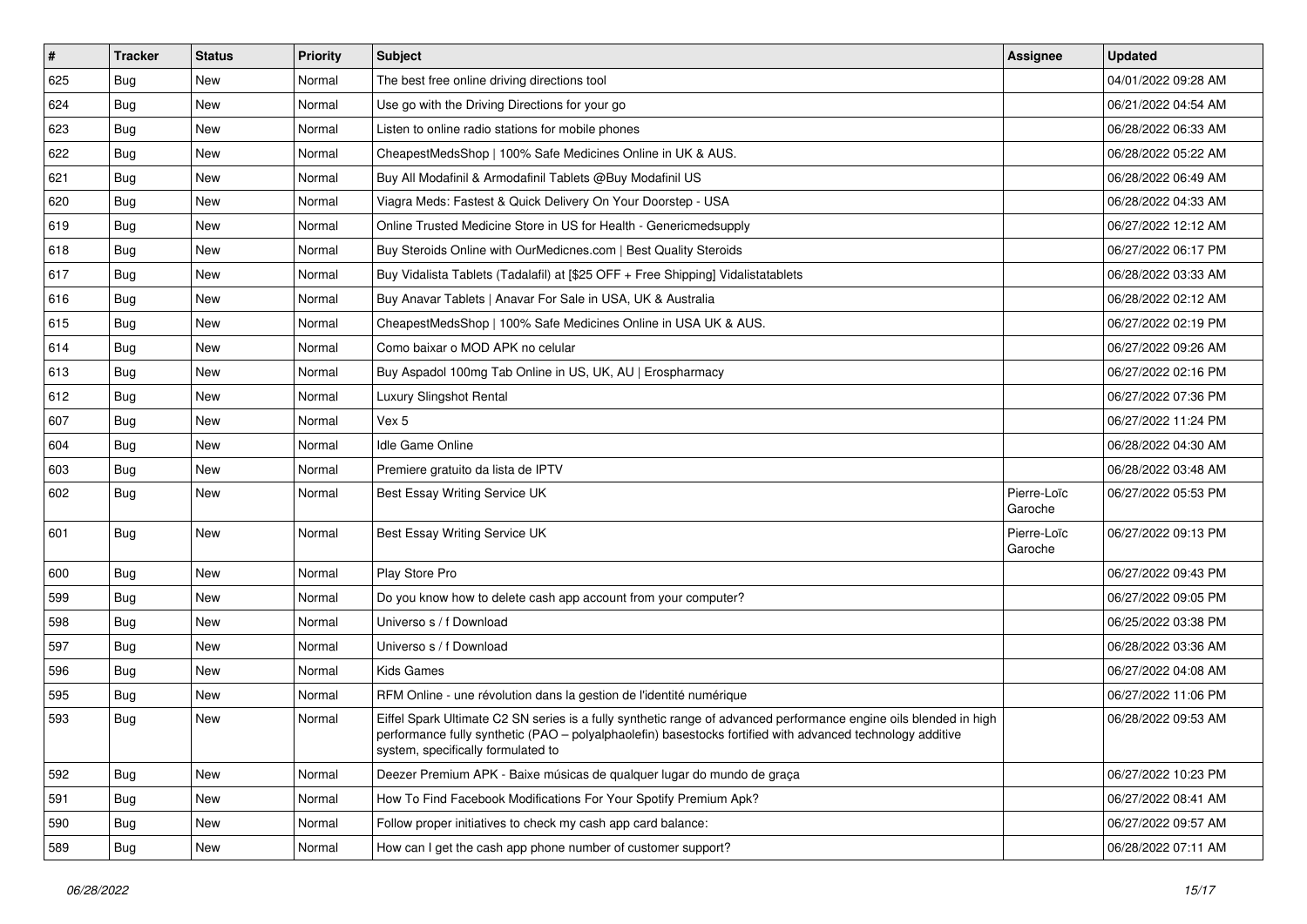| $\vert$ # | <b>Tracker</b> | <b>Status</b> | <b>Priority</b> | Subject                                                                             | <b>Assignee</b>        | <b>Updated</b>      |
|-----------|----------------|---------------|-----------------|-------------------------------------------------------------------------------------|------------------------|---------------------|
| 588       | Bug            | New           | Normal          | YouTube Vanced Apk Manager App - Como instalá-lo                                    |                        | 06/27/2022 05:52 AM |
| 587       | Bug            | New           | Normal          | Why Picsart Pro Offers Great Features                                               |                        | 06/27/2022 05:28 PM |
| 586       | Bug            | New           | Normal          | Best Modifications For Your Mobile Phone                                            |                        | 06/27/2022 07:15 PM |
| 585       | Bug            | New           | Normal          | What is cash app help number?                                                       |                        | 06/26/2022 06:21 PM |
| 584       | Bug            | <b>New</b>    | Normal          | Want the cash app customer service number to check balance?                         |                        | 06/28/2022 01:53 AM |
| 582       | <b>Bug</b>     | New           | Normal          | Cash App Won't Let Me Send Money If There Is A Low Balance Available                | Pierre-Loïc<br>Garoche | 06/26/2022 02:39 PM |
| 581       | Bug            | <b>New</b>    | Normal          | E-Learning Course Help                                                              |                        | 06/28/2022 03:36 AM |
| 579       | <b>Bug</b>     | New           | Normal          | YOUR CV MAKES YOUR FIRST IMPRESSION                                                 | Christophe<br>Garion   | 06/27/2022 12:22 PM |
| 577       | Bug            | <b>New</b>    | Normal          | Follow these easy steps to make Admiral Casino Login                                |                        | 06/28/2022 03:52 AM |
| 576       | Bug            | New           | Normal          | So laden Sie ein Instagram-Bild herunter                                            |                        | 06/26/2022 08:46 PM |
| 574       | Bug            | <b>New</b>    | Normal          | How to fix the Epson printer offline issue due to a wired connection?               |                        | 06/28/2022 04:37 AM |
| 573       | <b>Bug</b>     | New           | Normal          | Experimente lo mejor en la aplicación Apk de juegos gratis                          |                        | 06/28/2022 12:55 AM |
| 571       | <b>Bug</b>     | New           | Normal          | How may the Cash app dispute your trade?                                            | Pierre-Loïc<br>Garoche | 06/27/2022 02:39 PM |
| 570       | <b>Bug</b>     | <b>New</b>    | Normal          | What is Sutton bank cash app customer service phone number?                         | Pierre-Loïc<br>Garoche | 06/26/2022 07:49 AM |
| 569       | <b>Bug</b>     | <b>New</b>    | Normal          | What is the incoming and outgoing mail server for Outlook IMAP settings?            | Pierre-Loïc<br>Garoche | 06/27/2022 02:29 AM |
| 568       | Bug            | <b>New</b>    | Normal          | Instale a versão mais recente do YouTube Premium                                    |                        | 06/27/2022 08:56 PM |
| 567       | <b>Bug</b>     | New           | Normal          | Singapore assignment help                                                           |                        | 06/28/2022 04:12 AM |
| 566       | <b>Bug</b>     | New           | Normal          | Kinemaster Pro Download - los App Review                                            |                        | 04/01/2022 09:27 AM |
| 565       | Bug            | <b>New</b>    | Normal          | How To Install RepelisPlus On Your Android Phone?                                   |                        | 06/28/2022 09:46 AM |
| 564       | <b>Bug</b>     | New           | Normal          | How To Install RepelisPlus On Your Android Phone?                                   |                        | 06/27/2022 12:23 PM |
| 563       | Bug            | New           | Normal          | Understanding the Difference Between Free and Paid Mod Apks                         |                        | 06/28/2022 06:51 AM |
| 562       | Bug            | New           | Normal          | Learn Basic Mahjong Rules                                                           |                        | 06/23/2022 12:48 AM |
| 561       | Bug            | New           | Normal          | Enjoy the Full YouTube Premium Experience With YouTube Premium Membership           |                        | 06/27/2022 09:33 PM |
| 560       | <b>Bug</b>     | <b>New</b>    | Normal          | Whatsapp Aero - Make Your Phone Auto Connect                                        |                        | 04/01/2022 09:28 AM |
| 556       | Bug            | New           | Normal          | Play Game Mod Apk With Your Friends                                                 |                        | 06/27/2022 09:42 PM |
| 555       | <b>Bug</b>     | New           | Normal          | web design development in hyderabad                                                 |                        | 06/28/2022 05:01 AM |
| 554       | Bug            | New           | Normal          | XvideoStudio Video Editor APK Free Download on TechToDown                           |                        | 06/27/2022 08:59 PM |
| 553       | <b>Bug</b>     | New           | Normal          | Cinema HD APK - Free Movie Enjoyment App on Android                                 |                        | 06/26/2022 01:39 PM |
| 551       | Bug            | New           | Normal          | Why Do Students Need Online Best Dissertation Writing Services?                     |                        | 06/28/2022 03:03 AM |
| 550       | <b>Bug</b>     | New           | Normal          | Nederland FM - beste manieren om naar internationale radio op internet te luisteren |                        | 06/27/2022 12:45 PM |